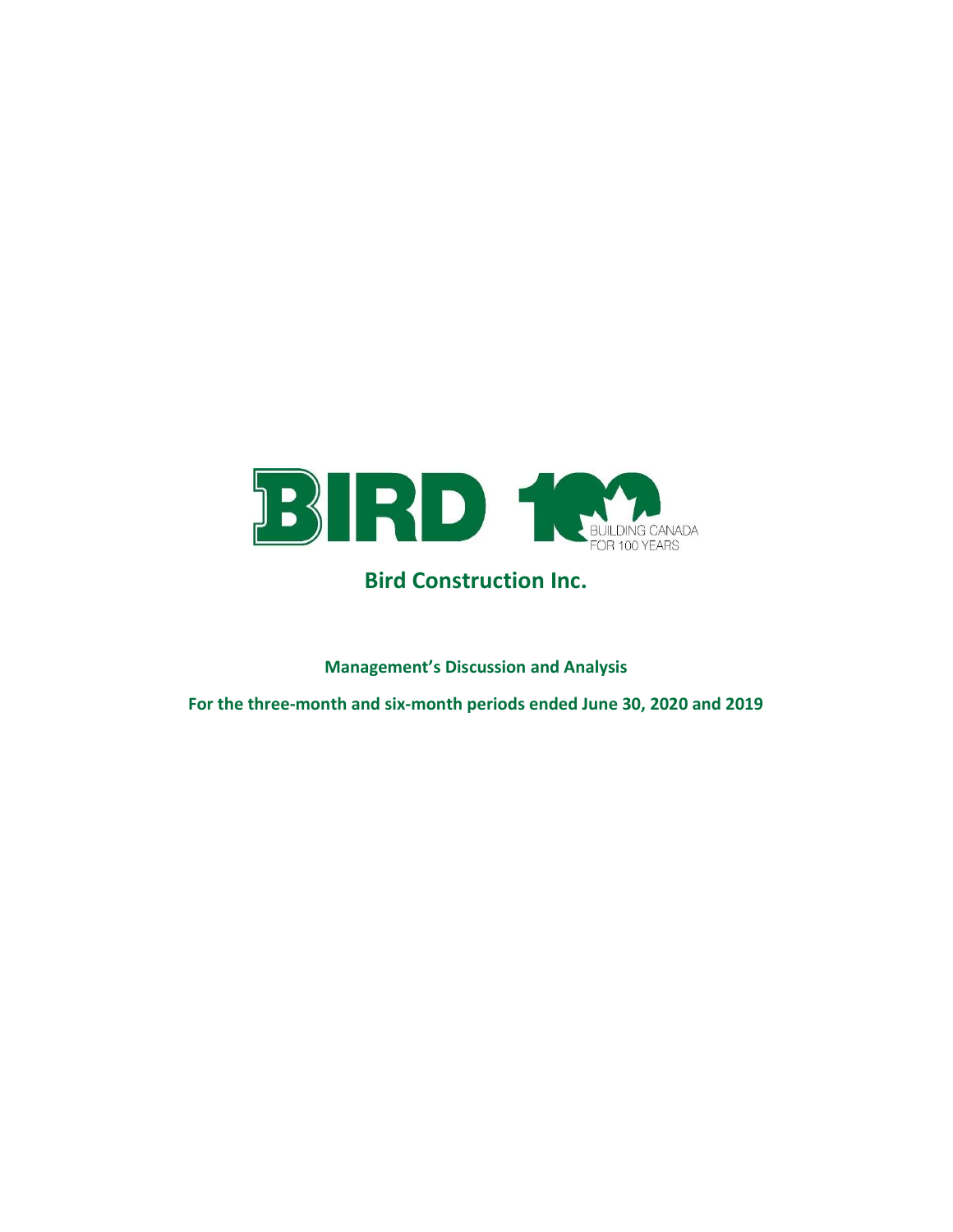## Management's Discussion and Analysis

The following Management's Discussion and Analysis ("MD&A") of Bird Construction Inc.'s ("the Company" or "Bird") financial condition and results of operations should be read in conjunction with the June 30, 2020 interim consolidated financial statements of Bird Construction Inc. This discussion contains forward-looking information, which are subject to a variety of factors that could cause actual results to differ materially from those contemplated by this information. See "Forward-Looking Information". Some of the factors that could cause results or events to differ from current expectations include, but are not limited to, the factors described under "Risks Relating to the Business" included in the Company's most current Annual Information Form dated March 10, 2020. This MD&A has been prepared as of August 11, 2020. Additional information about the Company is available through the System for Electronic Document Analysis and Retrieval (SEDAR) at www.sedar.com and includes the Company's Annual Information Form and other filings.

# TABLE OF CONTENTS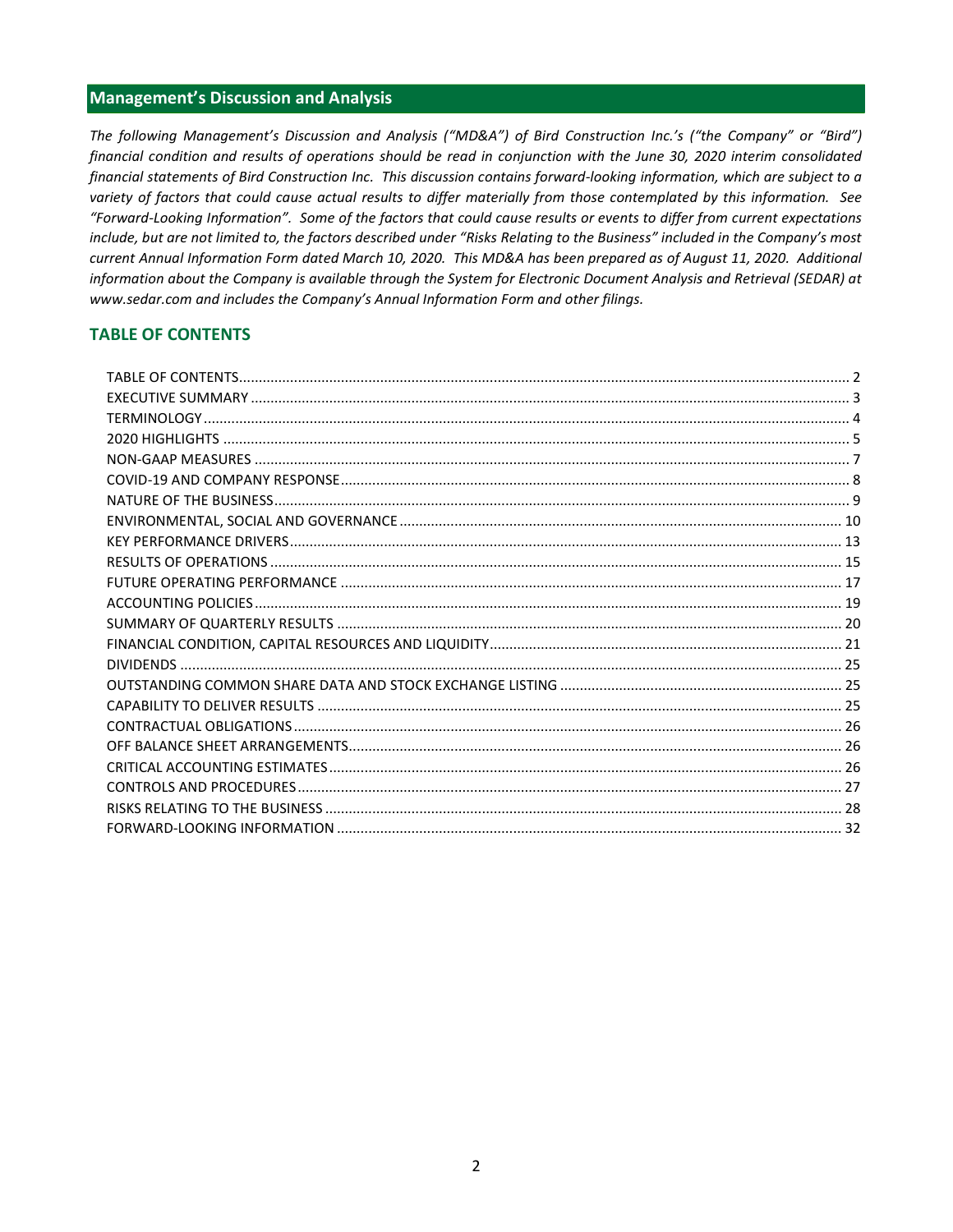# Management's Discussion and Analysis

# EXECUTIVE SUMMARY

| <b>Management's Discussion and Analysis</b>                                                  |                  |                           |
|----------------------------------------------------------------------------------------------|------------------|---------------------------|
|                                                                                              |                  |                           |
|                                                                                              |                  |                           |
| <b>EXECUTIVE SUMMARY</b>                                                                     |                  |                           |
|                                                                                              |                  |                           |
|                                                                                              |                  | Six months ended June 30, |
| (in thousands of Canadian dollars, except per share amounts)<br><b>Income Statement Data</b> | 2020             | 2019                      |
| Revenue                                                                                      | \$<br>604,412 \$ | 577,205                   |
| Net income (loss)                                                                            | 6,747            | (5,465)                   |
| Basic and diluted earnings (loss) per share                                                  | 0.16             | (0.13)                    |
|                                                                                              |                  |                           |
| <b>Adjusted Earnings<sup>(1)</sup></b>                                                       | 7,689            | (5, 465)                  |
| Adjusted Earnings Per Share <sup>(1)</sup>                                                   | 0.18             | (0.13)                    |
|                                                                                              |                  |                           |
| Adjusted EBITDA <sup>(1)</sup>                                                               | 19,890           | 2,314                     |
| <b>Adjusted EBITDA Margin (1)</b>                                                            | 3.29%            | 0.40%                     |
|                                                                                              |                  |                           |
| <b>Cash Flow Data</b>                                                                        |                  |                           |
| Net decrease in cash and cash equivalents                                                    | (8,944)          | (56, 454)                 |
| Cash flows from operations before changes in non-cash working                                |                  |                           |
| capital $^{(2)}$                                                                             | 16,049           | 825                       |
| Additions to property and equipment $(3)$                                                    | 5,643            | 7,690                     |
| Cash dividends paid                                                                          | 8,291            | 8,291                     |
| Cash dividends declared per share                                                            | 0.20             | 0.20                      |
| <b>Balance Sheet Data</b>                                                                    | June 30, 2020    | December 31, 2019         |
| Total assets                                                                                 | 794,587          | 856,787                   |
| Working capital                                                                              | 72,457           | 80,503                    |
| Loans and borrowings (current and non-current)                                               | 37,720           | 40,621                    |
| ROU Liabilities (current and non-current)                                                    | 28,060           | 31,100                    |
| Shareholders' equity                                                                         | 126,110          | 127,720                   |
|                                                                                              |                  |                           |

 $^{(3)}$  Includes computer software purchases classified as intangible assets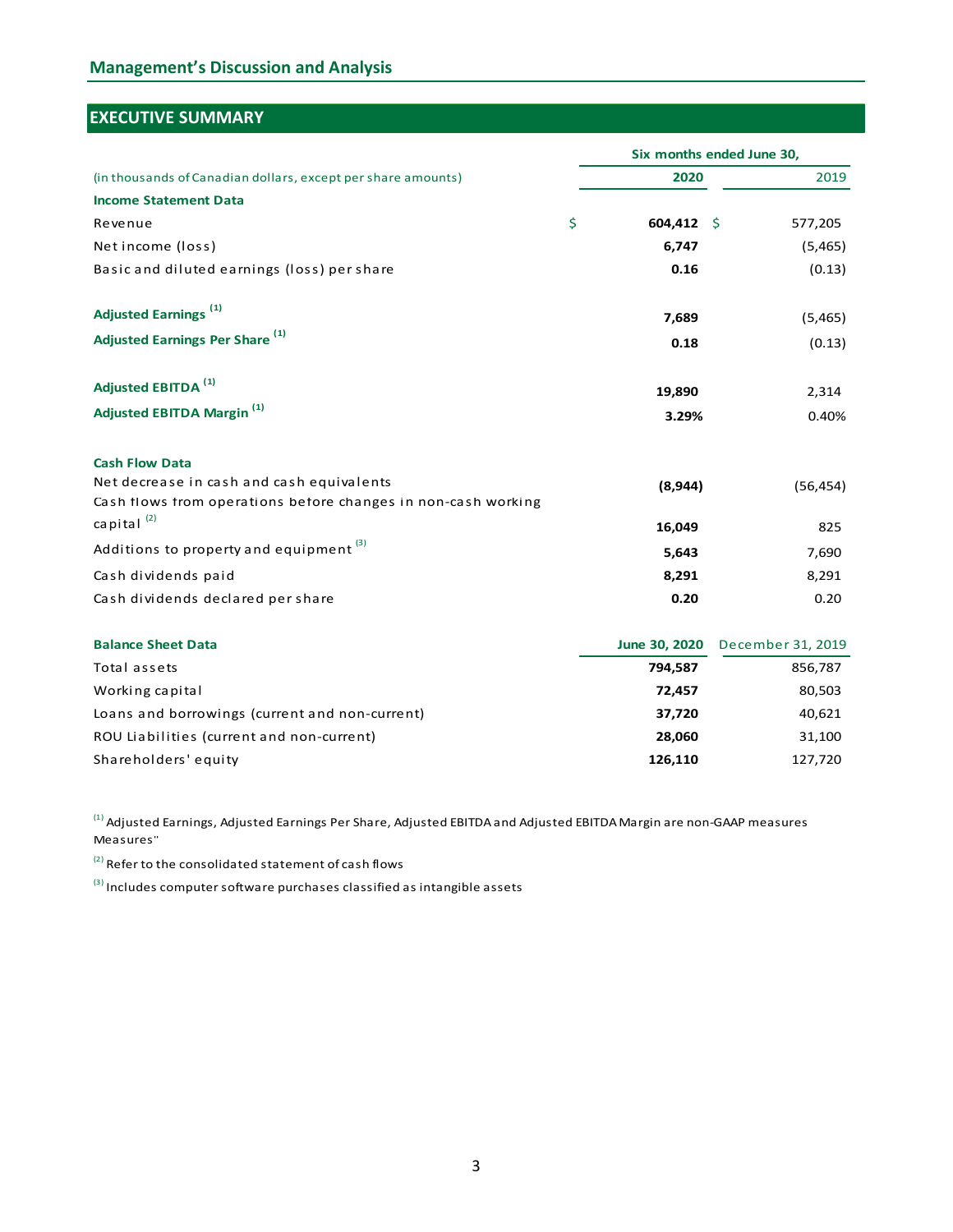# **TERMINOLOGY**

Throughout this report, management uses the following terms not found in International Financial Reporting Standards (IFRS) and which do not have a standardized meaning. Therefore, these terms may not be comparable with similar terms presented by other companies and require definition:

- "Adjusted Earnings" is defined as IFRS net income excluding asset impairments, acquisition, integration and restructuring (as defined in accordance with IFRS) costs and the income tax effect of these costs.
- "Adjusted Earnings Per Share" is calculated by dividing Adjusted Earnings by the basic weighted average number of shares.
- "Adjusted EBITDA" represents earnings before interest, taxes, depreciation and amortization, finance and other costs, finance income, impairment of property and equipment, impairment of goodwill and intangible assets, gain or loss on sale of property and equipment, restructuring and severance costs outside of normal course, and acquisition, integration and restructuring (as defined in accordance with IFRS) costs .
- "Adjusted EBITDA Margin" is the percentage derived by dividing Adjusted EBITDA by construction revenue.
- "Gross Profit Percentage" is the percentage derived by dividing gross profit by construction revenue. Gross profit is calculated by subtracting construction costs from construction revenue.
- "Backlog" (also referred to in the construction industry as "work on hand") is the total value of all contracts awarded to the Company, less the total value of work completed on these contracts as of the date of the most recently completed quarter. This includes all contracts that have been awarded to the Company whether the work has commenced or will commence in the normal course. It includes all the Company's remaining performance obligations in its contracts with its clients. It does not include amounts for variable consideration that are constrained, agency relationship construction management projects, and estimated future work orders to be performed as part of master services agreements.
- "Pending Backlog" is the total potential revenue of awarded but not contracted projects including where the Company has been named preferred proponent, where a contract has not been executed and where the letter of intent or agreement received are non-binding. It may also include amounts for agency relationship construction management projects, pre-construction activities and estimated future work orders to be performed as part of master services agreements. Management does not provide any assurance that a contract will be finalized, or revenue recognized in the future.
- "Lost Time Incident Frequency" or "LTI Frequency" is the number of lost time incidents recorded per 200,000 manhours of work by Bird employees.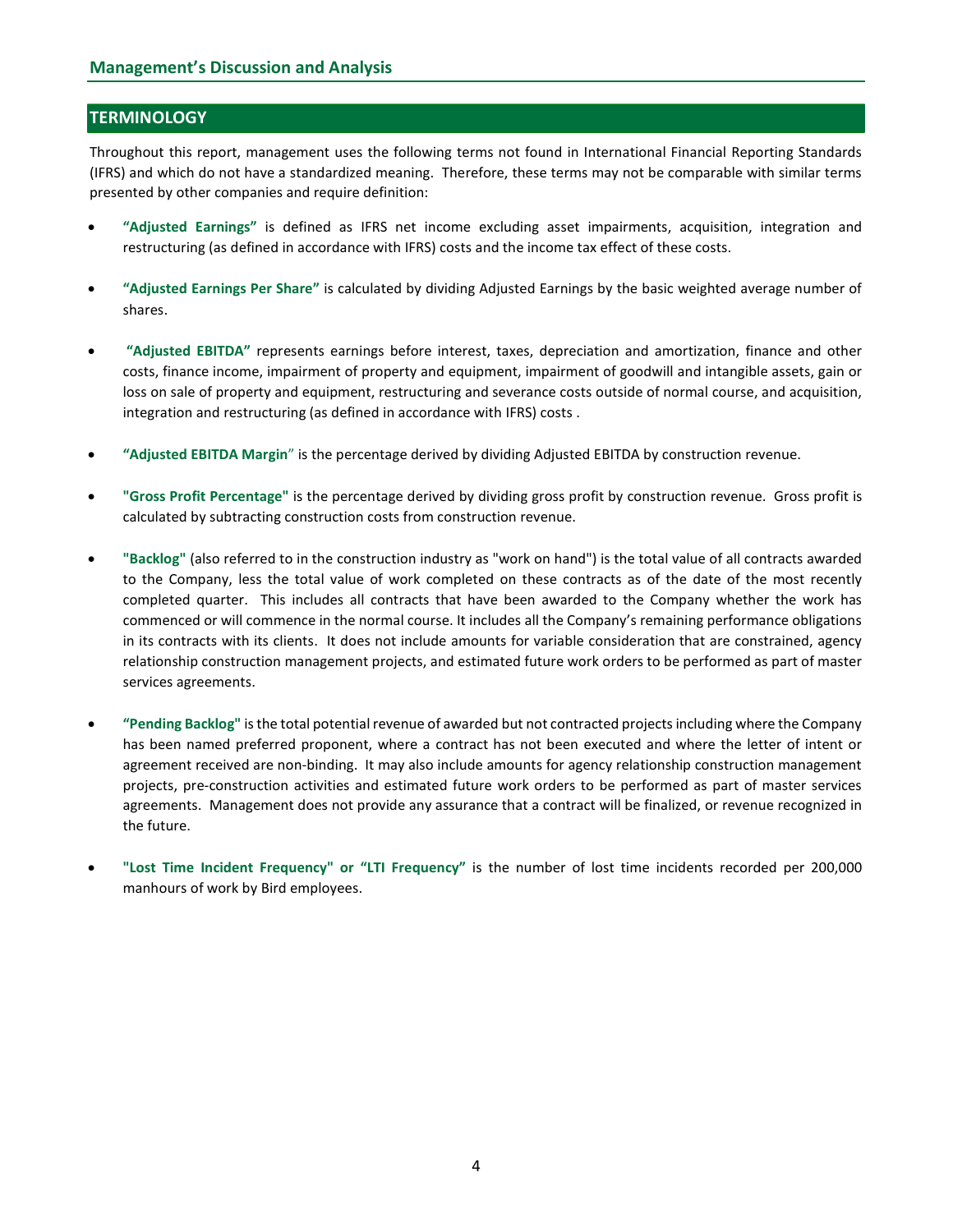# 2020 HIGHLIGHTS

- During the second quarter of 2020, the Company recorded net income of \$5.6 million on construction revenue of \$282.8 million compared with a net income of \$1.0 million on \$315.4 million of construction revenue in 2019. Basic and diluted earnings per share in the second quarter of 2020 was \$0.13 and \$0.02, respectively. Volume was slightly lower, however gross profit improved significantly year-over-year driven by growth in the industrial work program. The year-over-year increase in second quarter net income is primarily attributable to the mix of the higher margin industrial work program. The second quarter of 2020 included approximately \$1.3 million of pre-tax acquisition costs related to the due diligence and agreement to acquire Stuart Olson Inc. ("SOX") that was announced subsequent to quarter end.
- Adjusted Earnings and Adjusted Earnings Per Share in the second quarter of 2020 were \$6.6 million and \$0.15, respectively, compared with Adjusted Earnings and Adjusted Earnings Per Share in the second quarter of 2019 of \$1.0 million and \$0.02, respectively. The year-over-year increase in second quarter Adjusted Earnings is reflective of the improvement in earnings attributable to the mix of higher margin industrial work program.
- Adjusted EBITDA and Adjusted EBITDA Margin in the second quarter of 2020 were \$12.3 million and 4.36%, respectively. Adjusted EBITDA increased \$6.9 million from the Adjusted EBITDA of \$5.4 million in the second quarter of 2019. Adjusted EBITDA Margin increased 263 basis points from the Adjusted EBITDA margin of 1.73% recorded in the second quarter of 2019. The year-over-year improvement was driven by an increase in gross profit due to the revenue mix, and the impact of increased costs on a certain contract incurred in 2019 that did not recur in 2020.
- During the first half of 2020, the Company recorded net income of \$6.7 million on construction revenue of \$604.4 million compared with a net loss of \$5.5 million on \$577.2 million of construction revenue in 2019. Basic and diluted earnings per share in the first half of 2020 and 2019 were \$0.16 and a loss of \$0.13, respectively. The 4.7% year-over-year increase in revenue was driven by growth in the industrial work program, while the commercial and institutional work program was effectively flat. The year-over-year increase in net income is primarily attributable to the mix of the higher margin industrial work program. The first half of 2019 was negatively impacted by a Public Private Partnership ("PPP") project that incurred additional cost due to design related scope growth and acceleration expenses. There were substantial changes to the scope of the project requested by the client that are in commercial negotiation. This PPP project achieved substantial performance in the first quarter of 2020.
- Adjusted Earnings and Adjusted Earnings Per Share in the first half of 2020 were \$7.7 million and \$0.18, respectively, compared with an Adjusted Loss of \$5.5 million and Adjusted Loss Per Share of \$0.13 in the first half of 2019. The yearover-year increase in second quarter net income is reflective of the improvement in earnings attributable to the mix of the higher margin industrial work program and the previously described PPP project.
- Adjusted EBITDA year-to-date at June 30, 2020 was \$19.9 million compared to \$2.3 million in the comparable period in 2019. Adjusted EBITDA Margin during the first half of 2020 was 3.29% and increased 289 basis points from the 0.40% recorded in the first half of 2019. The year-over-year improvement was driven by an increase in gross profit due to the revenue mix, and the impact of increased costs on a certain contract incurred in 2019 that did not recur in 2020.
- The COVID-19 pandemic has added uncertainty to the construction industry as each provincial government has responded with different measures to address the threat to public health. While certain preventative measures have eased in various provinces to varying degrees, the duration continues to be unknown and the corresponding impacts to our workforce, supply chain and project sites are key variables that have uncertainty as a result. The financial results of second quarter 2020 were impacted by the COVID-19 pandemic in April and early May when the Company experienced temporary project shutdowns and reduced productivity on project sites. The health and safety of employees is paramount and, as a result of the pandemic, the Company has increased health and safety initiatives such as physical distancing and added additional measures to normal safety protocols. The situation remains extremely fluid; however, the Company responded to the challenges presented in the first half of 2020 and is well-positioned to respond to fluctuating scenarios in the near term.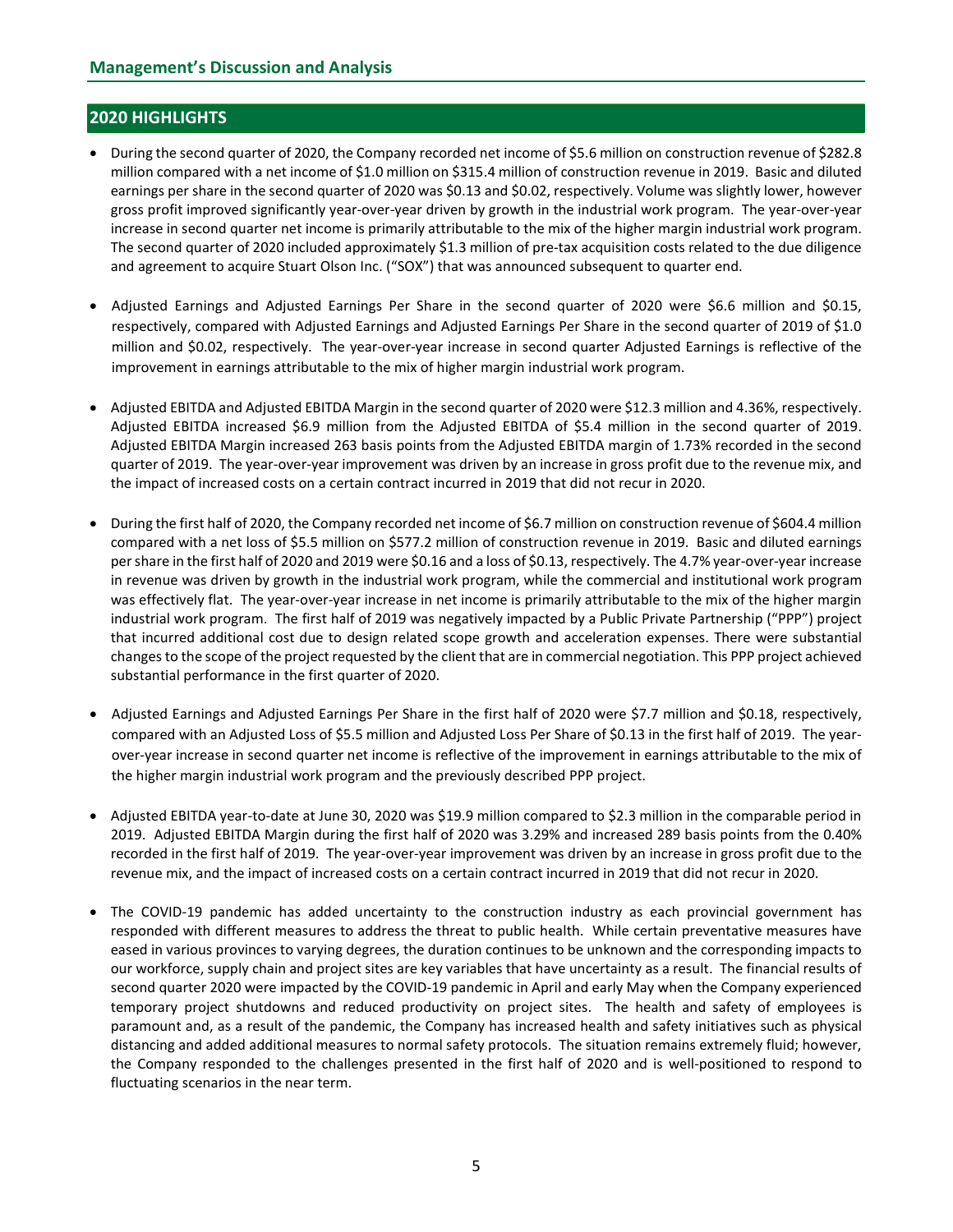- In 2020, the Company secured \$702.4 million of new contract awards and change orders and executed \$604.4 million of construction revenues. Backlog of \$1,645.4 million at June 30, 2020 increased 19.3% from Backlog of \$1,379.7 million at June 30, 2019. Backlog increased by \$98.0 million, or 6.3%, from the \$1,547.4 million of Backlog recorded at December 31, 2019 despite some awards that were expected in the first half of 2020 being delayed as a result of the COVID-19 pandemic.
- In the first six months of 2020, cash and cash equivalents decreased \$8.9 million, before the effects of foreign exchange, to \$171.5 million from \$180.3 million at the end of 2019. Most of the changes in cash and equivalents during the period relate to changes in the non-cash net current asset/liability position which can fluctuate significantly in the normal course of business. During the second quarter, the Company repaid \$16.3 million that it had drawn in the first quarter from one of its committed bank facilities for working capital purposes.
- During the second quarter the Company was awarded several new projects and achieved substantial completion of certain contracts:
	- o Bird was awarded the Eric Hamber Secondary School Replacement Project in Vancouver, British Columbia for approximately \$92 million, under a design-build contract.
	- o The Company was awarded a construction management services contract for 185 Enfield Place Project in Mississauga, Ontario for approximately \$107 million for GWL Realty Advisors ("GWLRA").
	- o The Company was awarded a stipulated sum contract, for the Louvre Residence at Century Park Project ("Louvre") in Edmonton, Alberta for approximately \$57 million under development by Procura Real Estate Services Ltd.
	- o The Company signed a contract for construction at a liquefied natural gas ("LNG") Liquefaction Export Terminal Facility located in northwestern British Columbia. The contract is for the construction of concrete foundations and paving inside the battery limits of the LNG trains process area and is one of the largest concrete foundation packages ever awarded to Bird. The contract will start immediately and continue into 2022.
	- o The Company achieved substantial completion for the Niagara Falls Entertainment Centre in the first half of 2020. Designed and constructed to LEED V4 standards, the new 5,000 seat facility features performance space with multiple stage configurations.
- The Board has declared an eligible dividend of \$0.0325 per common share for each of July, August, September and October 2020.
- Subsequent to quarter end, the Company announced the sale of Bird Capital Limited's 20 per cent interest in the P3 concessions responsible for 18 schools and nine childcare facilities in Saskatchewan to its project partner, Concert Infrastructure. Developed as the Saskatchewan Joint-Use Schools Project I (SJUSP I) and Saskatchewan Joint-Use Schools Project II (SJUSP II), the projects made up the largest school construction program in the history of the province at the time of construction.
- Subsequent to quarter end, on July 29, 2020, the Company entered into a definitive arrangement agreement under which the Company will acquire all of the outstanding common shares of Stuart Olson Inc., pursuant to an arrangement under the Business Corporations Act (Alberta) for aggregate consideration of \$96.5 million. The aggregate consideration of \$96.5 million will consist of \$30.0 million cash and \$66.5 million of the common shares of Bird, based on the five-day volume weighted average trading price of the common shares of Bird ending July 17, 2020, of \$6.32 per share. The proposed transaction, which was unanimously approved by the Boards of Directors of both companies, is expected to close early in the fourth quarter of 2020, subject to obtaining the required approvals of the Court of Queen's Bench of Alberta, the Competition Bureau, the SOX shareholders, secured bank lenders and unsecured convertible debenture holders of Stuart Olson Inc., and other customary closing conditions.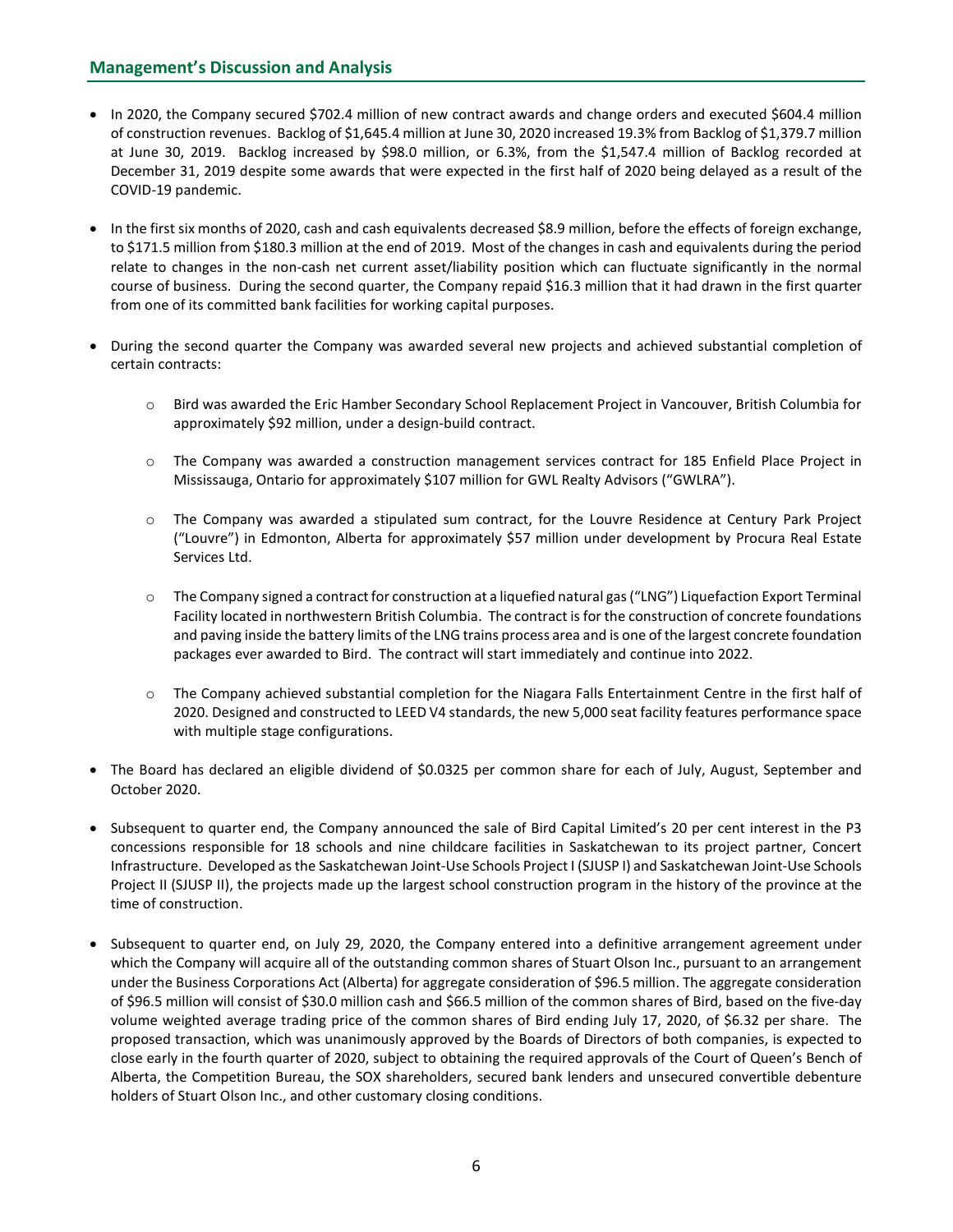# NON-GAAP MEASURES

#### Adjusted Earnings

| <b>Management's Discussion and Analysis</b>                                                                                                                                                                                                                                                                                                                                                                                                                                                                                                                                                                                                     |    |                             |       |    |                           |          |  |  |
|-------------------------------------------------------------------------------------------------------------------------------------------------------------------------------------------------------------------------------------------------------------------------------------------------------------------------------------------------------------------------------------------------------------------------------------------------------------------------------------------------------------------------------------------------------------------------------------------------------------------------------------------------|----|-----------------------------|-------|----|---------------------------|----------|--|--|
| <b>NON-GAAP MEASURES</b>                                                                                                                                                                                                                                                                                                                                                                                                                                                                                                                                                                                                                        |    |                             |       |    |                           |          |  |  |
| Adjusted Earnings, Adjusted Earnings Per Share, Adjusted EBITDA and Adjusted EBITDA Margin have no standardized<br>meaning prescribed by IFRS and are considered non-GAAP measures. Therefore, these measures may not be comparable<br>with similar measures presented by other companies. Management uses Adjusted Earnings and Adjusted EBITDA to assess<br>the operating performance of its business. Management believes that investors and analysts use these measures, as they<br>may provide predictive value to assess the on-going operations of the business and a more consistent comparison between<br>financial reporting periods. |    |                             |       |    |                           |          |  |  |
| <b>Adjusted Earnings</b>                                                                                                                                                                                                                                                                                                                                                                                                                                                                                                                                                                                                                        |    |                             |       |    |                           |          |  |  |
|                                                                                                                                                                                                                                                                                                                                                                                                                                                                                                                                                                                                                                                 |    | Three months ended June 30, |       |    | Six months ended June 30, |          |  |  |
| (in thousands of Canadian dollars, except per share amounts)                                                                                                                                                                                                                                                                                                                                                                                                                                                                                                                                                                                    |    | 2020                        | 2019  |    | 2020                      | 2019     |  |  |
| Net income (loss)                                                                                                                                                                                                                                                                                                                                                                                                                                                                                                                                                                                                                               | \$ | 5,624<br>Ŝ.                 | 1,001 | Ŝ. | - \$<br>6,747             | (5, 465) |  |  |
| Add: Acquisition and integration costs<br>Add: Restructuring costs <sup>(1)</sup>                                                                                                                                                                                                                                                                                                                                                                                                                                                                                                                                                               |    | 1,276                       |       |    | 1,276                     |          |  |  |
| Income tax effect of the above costs                                                                                                                                                                                                                                                                                                                                                                                                                                                                                                                                                                                                            |    | (334)                       |       |    | (334)                     |          |  |  |
| <b>Adjusted Earnings (Loss)</b>                                                                                                                                                                                                                                                                                                                                                                                                                                                                                                                                                                                                                 |    | 6,566                       | 1,001 |    | 7,689                     | (5,465)  |  |  |
| Adjusted Earnings (Loss) Per Share <sup>(2)</sup>                                                                                                                                                                                                                                                                                                                                                                                                                                                                                                                                                                                               |    | 0.15                        | 0.02  |    | 0.18                      | (0.13)   |  |  |
| <b>Notes</b><br><sup>(1)</sup> Restructuring costs as defined in accordance with IFRS.<br>$^{(2)}$ Calculated as Adjusted Earnings divided by basic weighted average shares.                                                                                                                                                                                                                                                                                                                                                                                                                                                                    |    |                             |       |    |                           |          |  |  |

#### Notes

#### Adjusted EBITDA

| Adjusted Earnings (Loss) Per Share <sup>(2)</sup>                                                                                                         | 0.15                        | 0.02 |       | 0.18 |                           | (0.13) |                              |
|-----------------------------------------------------------------------------------------------------------------------------------------------------------|-----------------------------|------|-------|------|---------------------------|--------|------------------------------|
| <b>Notes</b>                                                                                                                                              |                             |      |       |      |                           |        |                              |
| $(1)$ Restructuring costs as defined in accordance with IFRS.                                                                                             |                             |      |       |      |                           |        |                              |
| $^{(2)}$ Calculated as Adjusted Earnings divided by basic weighted average shares.                                                                        |                             |      |       |      |                           |        |                              |
|                                                                                                                                                           |                             |      |       |      |                           |        |                              |
| <b>Adjusted EBITDA</b>                                                                                                                                    |                             |      |       |      |                           |        |                              |
|                                                                                                                                                           | Three months ended June 30, |      |       |      | Six months ended June 30, |        |                              |
| (in thousands of Canadian dollars, except percentage amounts)                                                                                             | 2020                        |      | 2019  |      | 2020                      |        | 2019                         |
| Net income (loss)                                                                                                                                         | \$<br>5,624                 | -\$  | 1,001 | \$   | $6,747$ \$                |        | (5,465)                      |
| Add: Income tax expense (recovery)                                                                                                                        | 2,261                       |      | 480   |      | 2,679                     |        | (1, 915)                     |
| Add: Depreciation and amortization                                                                                                                        | 3,287                       |      | 3,559 |      | 7,155                     |        | 6,778                        |
| Add: Finance and other costs                                                                                                                              | 1,549                       |      | 1,316 |      | 4,643                     |        | 2,768                        |
| Less: Finance income                                                                                                                                      | (325)                       |      | (551) |      | (1,091)                   |        | (1, 129)                     |
| Add: Loss (gain) on sale of property and equipment                                                                                                        | (1, 344)                    |      | (413) |      | (1,519)                   |        | (648)                        |
| Restructuring and severance costs <sup>(1)</sup><br>Add:                                                                                                  |                             |      | 55    |      |                           |        | 1,925                        |
| Add: Acquisition and Integration costs                                                                                                                    | 1,276                       |      |       |      | 1,276                     |        |                              |
| Add: Restructuring costs <sup>(2)</sup>                                                                                                                   |                             |      |       |      |                           |        | $\qquad \qquad \blacksquare$ |
| <b>Adjusted EBITDA</b>                                                                                                                                    | 12,328                      | -S   | 5,447 |      | 19,890                    | -S     | 2,314                        |
| Adjusted EBITDA Margin <sup>(3)</sup>                                                                                                                     | 4.36%                       |      | 1.73% |      | 3.29%                     |        | 0.40%                        |
| Notes                                                                                                                                                     |                             |      |       |      |                           |        |                              |
| <sup>(1)</sup> Restructuring and severance costs did not meet the criteria to be classified under restructuring costs as defined in accordance with IFRS. |                             |      |       |      |                           |        |                              |
| $^{(2)}$ Restructuring costs as defined in accordance with IFRS.                                                                                          |                             |      |       |      |                           |        |                              |
|                                                                                                                                                           |                             |      |       |      |                           |        |                              |

#### Notes

 $(3)$  Calculated as Adjusted EBITDA divided by Revenue.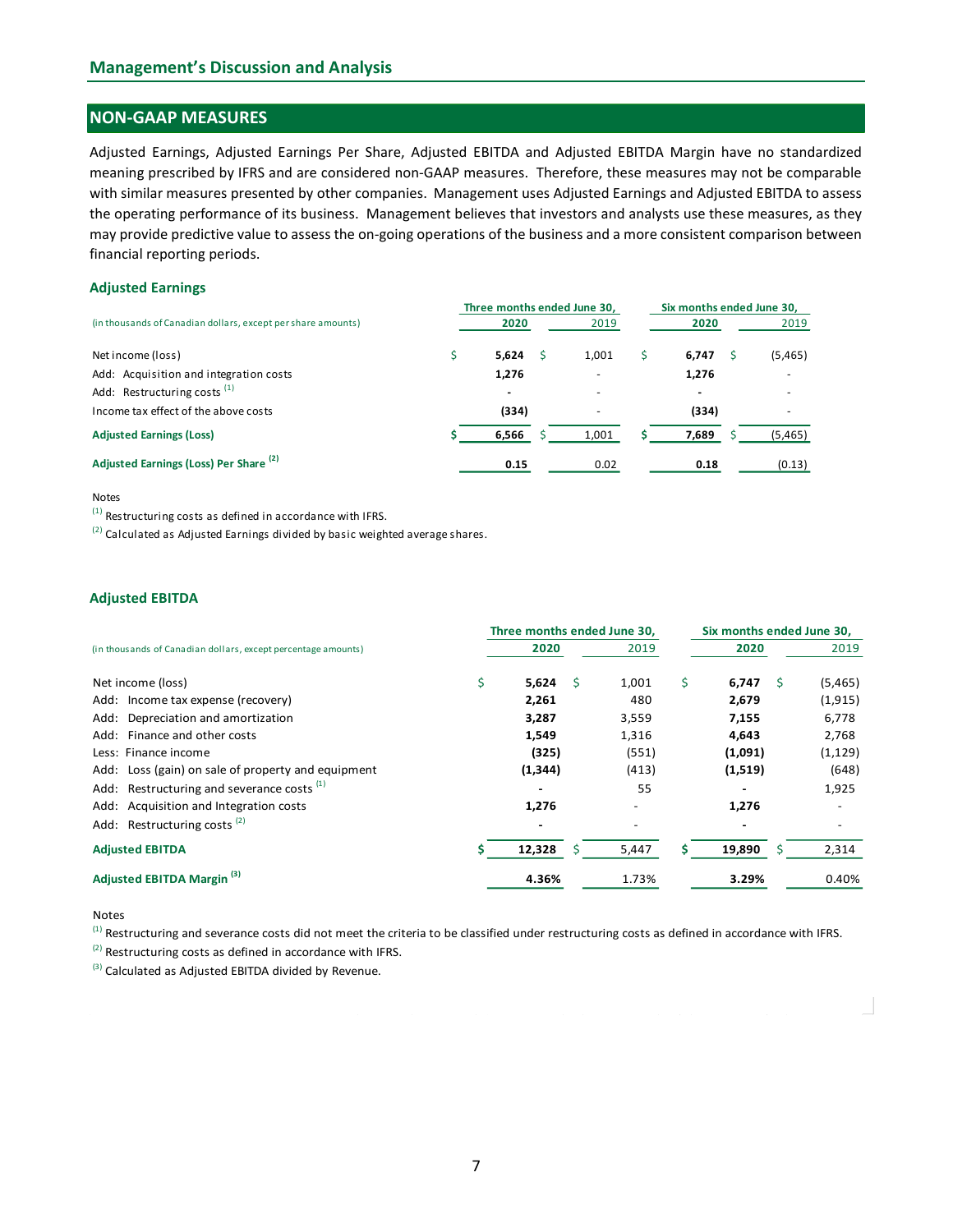## COVID-19 AND COMPANY RESPONSE

On March 11, 2020 the World Health Organization ("WHO") declared a global pandemic ("COVID-19 pandemic" or "the pandemic") due to contagiousness of the novel coronavirus and the severe respiratory disease, COVID-19, that could be developed after contracting the virus. The COVID-19 pandemic has added uncertainty to the industry as each provincial government has responded with different measures to address the public health threat. While certain preventative measures have eased in various provinces to varying degrees, the duration continues to be unknown and the corresponding impacts to our workforce, supply chain and project sites are key variables that have uncertainty as a result. The financial results of second quarter 2020 were impacted by the COVID-19 pandemic in April and early May when the Company experienced temporary project shutdowns and reduced productivity on project sites. The health and safety of employees is paramount and, as a result of the pandemic, the Company has increased health and safety initiatives such as physical distancing and added additional measures to normal safety protocols, which meets or exceeds guidance from applicable public health authorities. The situation remains extremely fluid; however, the Company responded to the challenges presented in the first half of 2020 and is well-positioned to respond to fluctuating scenarios in the near term.

The response plan includes best practices for managers, self-assessment tools, enhanced cleaning protocols and hygiene measures, physical distancing practices, new COVID-19 measure audits and a complete proximity activity hazard management process including additional personal protective equipment requirements. Strategies to reduce concentrations of site workers such as staggered start times, breaks and lunch times have been implemented on construction sites.

The Company has also created online COVID-19 information centres for employees and managers to ensure all team members are kept informed as the situation evolves. Remote work practices facilitated by information technology have been implemented across all offices. The Company continues to communicate on a regular basis with all employees and has highlighted the additional support offered by the provider of the Employee and Family Assistance Program (EFAP) to support employees and their families during this time.

The Company was proactive in managing its cost structure and balance sheet by implementing precautionary measures to position itself in the event of a prolonged impact to the business. Where projects have been temporarily slowed down or suspended by the client or by a provincial government, the Company has implemented temporary layoffs. Additionally, the Company has also reduced discretionary spending and deferred capital expenditures where possible out of an abundance of caution. All these efforts contribute to a strengthened financial position should the pandemic run longer than expected or if a second wave of COVID-19 occurs.

The Executives and Directors want to acknowledge the efforts and sacrifices that our employees have made to ensure that the Company is operating safely and effectively, delivering upon its project commitments through these unprecedented times.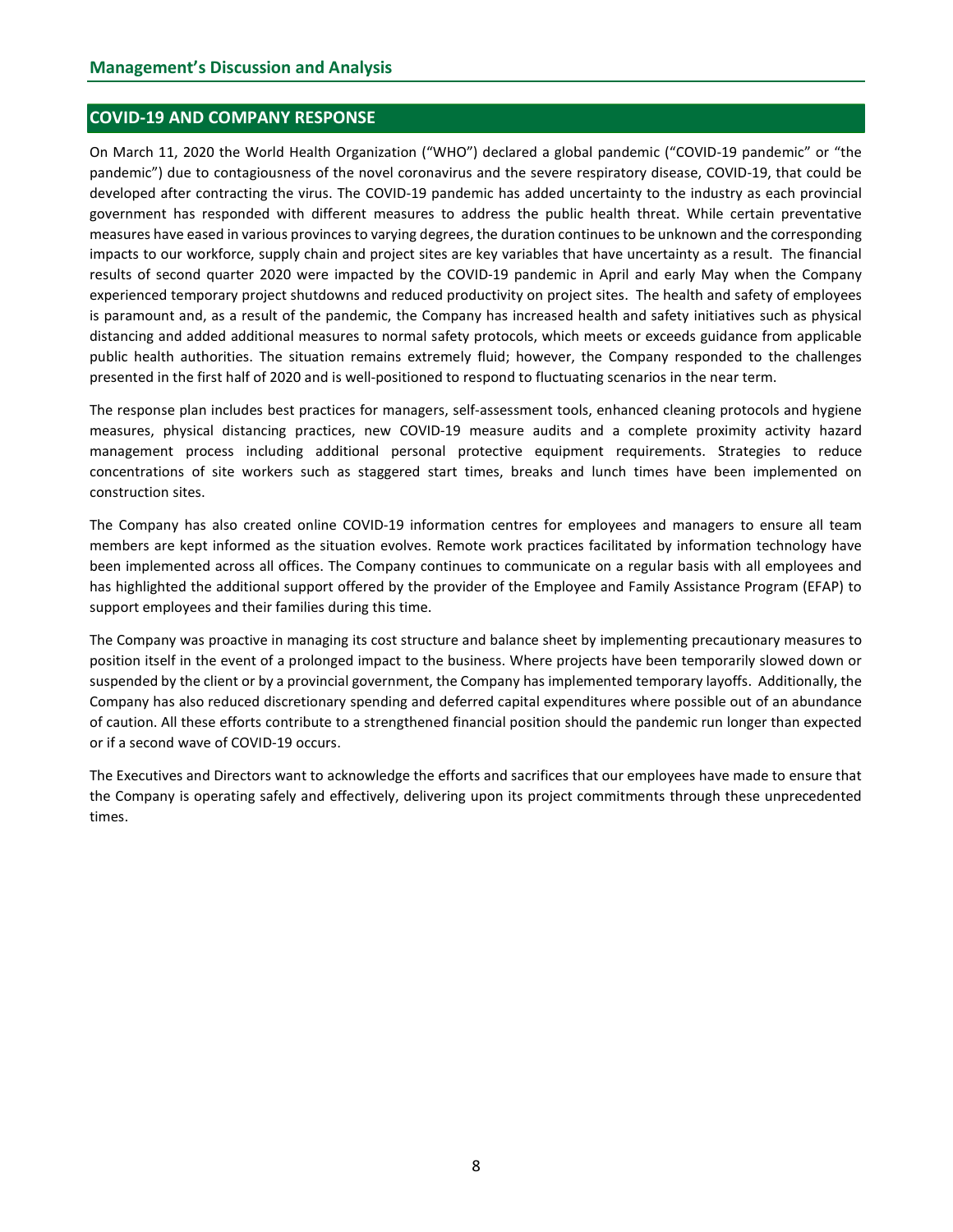## NATURE OF THE BUSINESS

The Company operates as a general contractor in the Canadian construction market with offices in St. John's, Halifax, Saint John, Wabush, Montreal, Ottawa, Toronto, Winnipeg, Calgary, Edmonton, and Vancouver with headquarters in Toronto and Edmonton. The Company and its predecessors have been in operation for 100 years. The Company focuses primarily on projects in the industrial, commercial and institutional sectors of the general contracting industry.

Within the industrial sector, Bird constructs industrial buildings and performs civil construction operations including site preparation, concrete foundations, metal & modular fabrication, mechanical process work, underground piping and earthwork for clients primarily operating in the oil and gas, LNG, mining and nuclear sector. Within the institutional sector, Bird constructs hospitals, post-secondary education facilities, schools, prisons, courthouses, government buildings, retirement and senior housing, as well as environmental facilities that include water and wastewater treatment centres, composting facilities and biosolids treatment and management facilities. Within the commercial sector, Bird's operations include the construction and renovation of shopping malls, big box stores, office buildings, hotels and selected mixed-use high-rise condominiums and apartments.

The Company has developed expertise in the construction of vertical elements and overall management of transportation related projects and will continue to enhance our abilities in this market. Bird also invests equity in PPP projects to support construction operations. In all sectors, Bird contracts with its clients using a combination of fixed price, unit price, designbuild, alternative finance projects, Public Private Partnerships ("PPP"), cost reimbursable (such as cost plus, construction management and integrated project delivery methods).

While Bird self-performs some elements of its projects, particularly in the industrial market and in conjunction with its civil construction and contract mining operations, a significant portion of the overall construction risk rests with Bird's subcontractors. The scope of work of each subcontractor is generally defined by the same contract documents that form the basis of the Company's agreements with its clients. The terms of the agreements between the Company and its clients are generally replicated in the agreements between the Company and its subcontractors. These "flow-down" provisions substantially mitigate the risk borne by the Company. Depending on the value of the work, the Company may require bonds or other forms of contract security including enrolling our subcontractors in Bird's subcontractor default insurance program which should mitigate exposure to possible additional costs should a subcontractor not be able to meet its contractual obligations. Bird's primary constraint on growth is the ability to secure new work at reasonable margins and the availability of qualified professional staff who can be assigned to manage the projects.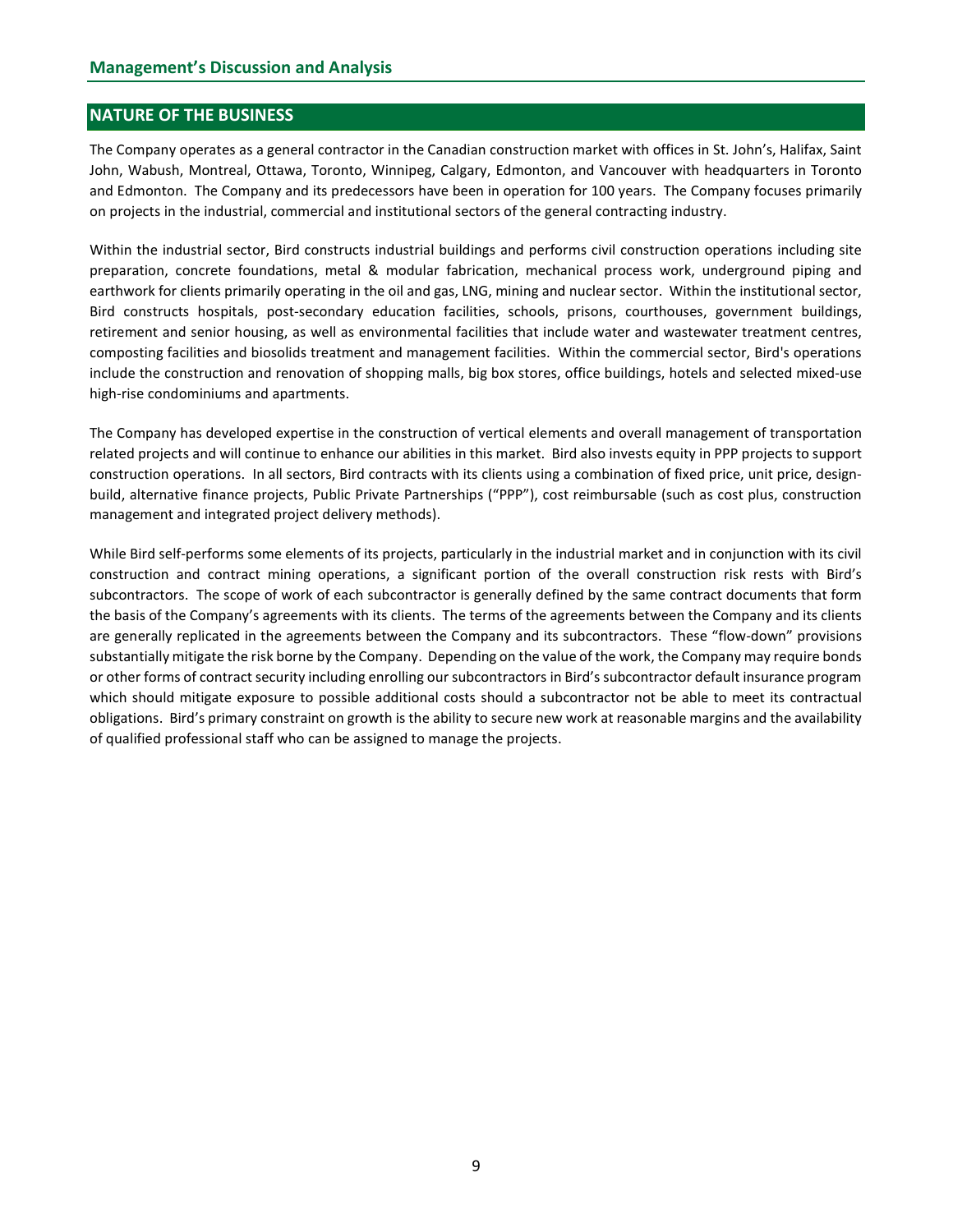## ENVIRONMENTAL, SOCIAL AND GOVERNANCE

Bird has always been committed to the communities in which we live, work, and build. For 100 years, we have been working to make a positive impact and our employees are passionate about helping us be good corporate citizens and stewards of the environment.

#### Environment and Sustainability

Bird is active in sustainable construction and protecting our environment and prides itself in building an impressive resume of renewable energy projects. Much like the rigor we have put into our Safe Production strategy and building a strong safety culture, we believe sustainability and taking the environment seriously in how we work is important. It not only makes sense from the perspective of running a profitable business and generating a return for shareholders, but it is also a moral obligation. To date, there have been three key areas of focus for Bird in which significant progress has been made at the project level.

- Many of the buildings we construct across the country have attained a Leadership in Energy and Environmental Design ("LEED") certification. To achieve a LEED certification, points are earned for sustainability and resource-efficiency. For example, the company sorts and tracks the construction waste on project sites that gets diverted from landfills for recycling. This includes wood, gypsum, metal, and paper. In addition, all our PPP/Alternative Finance projects have a component of energy performance as an owner-driven requirement. Bird delivers projects that are designed and built with the environment in mind and has also achieved certification for projects under the Green Globes green building rating system.
- The Company's investment in modular construction, through its ownership stake in Stack Modular, contributes to Bird's overall environmental performance. Modular construction is an inherently greener process than conventional construction as it generates far less construction waste. It also minimizes site disturbances, including less noise, less dust and reduced road traffic movements, while consuming less energy during the construction process. Additionally, modular construction provides a superior building envelope with improved energy efficiency, which also helps achieve LEED certification.
- Mass Timber projects present an opportunity for greener buildings by using a renewable resource as a primary construction material. Furthermore, through sustainable forestry, wood-based materials capture carbon and therefore offset total CO2 emissions. Bird has built one of the strongest resumes in the country in mass timber projects, and the company aims to continue being a leader in this sector.

### Social Responsibility

As befitting of a Company that started out as a family business, critical to Bird's successful growth is our continued commitment to the health and safety of the employees and other stakeholders who work on our sites and in our offices every day. This is a critical component of our operational strategy, a core company value, and a key corporate social responsibility.

At Bird, we understand that a corporate commitment to health and safety yields tremendous dividends in both business and human capital. In addition to reducing related health and safety costs and reducing the frequency and severity of workrelated personal injuries and property damage, a robust health and safety program leads to greater engagement of our employees and other stakeholders. This, in turn, produces a stronger commitment to product and service quality, improved productivity and client satisfaction.

From project planning to execution, through ongoing communication, documentation, orientation, training, and review and analysis, we seek to ensure continuous improvement in all facets of our operations. This approach better prepares and supports all our workers and managers to act as safety leaders in the construction industry.

In a highly competitive business environment, resourcing remains one of the greatest challenges facing the construction industry. Bird's commitment to the health and safety of our employees and partners enhances both employee recruitment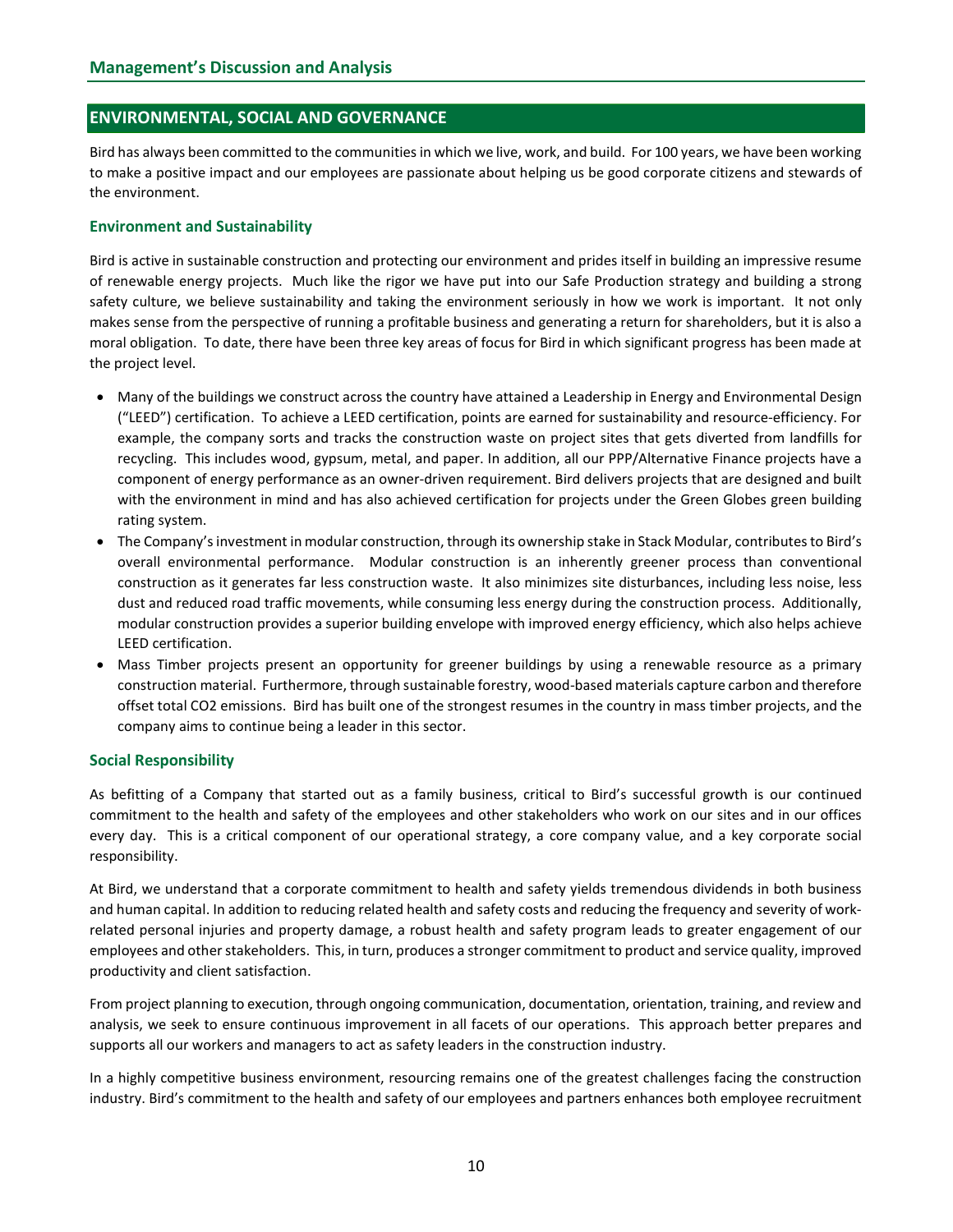and retention and serves to provide a strategic competitive advantage, allowing us to continue to successfully pursue and execute challenging work.

Community engagement and social responsibility is also a key focus area for Bird and our employees. We direct our efforts towards youth and education initiatives, community sponsorship, health and wellness in the community, and Indigenous engagement.

The Company's approach to Indigenous relations is closely aligned with the core values of the company to operate with integrity, provide stewardship, and invest in people. Bird is committed to building capacity within Indigenous business communities and investing in community programs that support Indigenous skills development, including offering a variety of post-secondary scholarships and bursaries. The Company adopted a National Indigenous Engagement Policy to ensure a consistent and culturally appropriate approach across all operations and has instituted a mandatory Indigenous Cultural Awareness Training Program for all employees, which is also available to subtrades.

Bird is proud to be part of the Canadian Council for Aboriginal Business' Progressive Aboriginal Relations (PAR) certification process, which confirms corporate performance in Indigenous relations and indicates to communities that participating companies are good business partners, a great place to work, and committed to prosperity in Indigenous communities. Bird's membership in the Aboriginal Procurement Champions Group provides assurance that procurement opportunities are made available to businesses that are independently pre-certified as at least 51 per cent Indigenous owned and controlled.

## **Governance**

The Board of Directors and the Management of the Company are committed to a strong corporate governance framework. As a public company whose securities are traded on the Toronto Stock Exchange, the company's Board of Directors has adopted, as its approach to corporate governance, the guidelines set out in National Instrument 58-101 - Disclosure of Corporate Governance Practices, National Instrument 52-110 – Audit Committees, and National Policy 58-201 - Corporate Governance Guidelines.

A strong culture of ethical conduct is central to good governance at Bird. The Company and its Board are committed to conducting their activities in accordance with the highest standards of business ethics. These standards are intended to provide guidance regarding ethical issues, to assist in recognizing and dealing with ethical issues, to provide mechanisms to report unethical conduct, and to help foster a culture of honesty and accountability.

The Director Code of Ethics requires that the company's Directors disclose any potential or actual conflict of interest to ensure independent judgment regarding Board discussions and decision making. In the event of any potential or actual conflict of interest by a Director in relation to a Board matter, the Director will withdraw from the deliberations and not vote upon such matter. The Board has also approved the following written codes and policies applicable to all employees: Employee Code of Ethics, Anti-Bribery and Corruption Policy, Insider Trading and Blackout Policy and Whistleblower Policy.

The Board and its committees have adopted governance best practices including:

- Recognition of the benefits of promoting Board diversity. Diverse perspectives contribute to innovation and growth opportunities, and the Board believes that diversity may be achieved through a range of factors including gender diversity, diverse skills and experiences, regional diversity and industry diversity.
- The Whistleblower Policy gives employees and others the opportunity to report any potential violations of regulatory matters including accounting, financial reporting, securities laws, and financial audit matters, as well as matters relating to business practices including conflicts, business, professional and personal ethics and other matters set out in the company's Ethics Policies. The Board has discretion to hire independent advisors (including outside legal counsel, independent auditors and others) to help investigate any matter.
- Regular in-camera meetings, without officers and management present. These sessions enable the Board and committees to discuss issues in a candid and independent manner without the influence of senior management. To make sure the Board functions independently of management, the Board has the flexibility to retain and to meet with external consultants without the presence of management whenever the Board sees fit.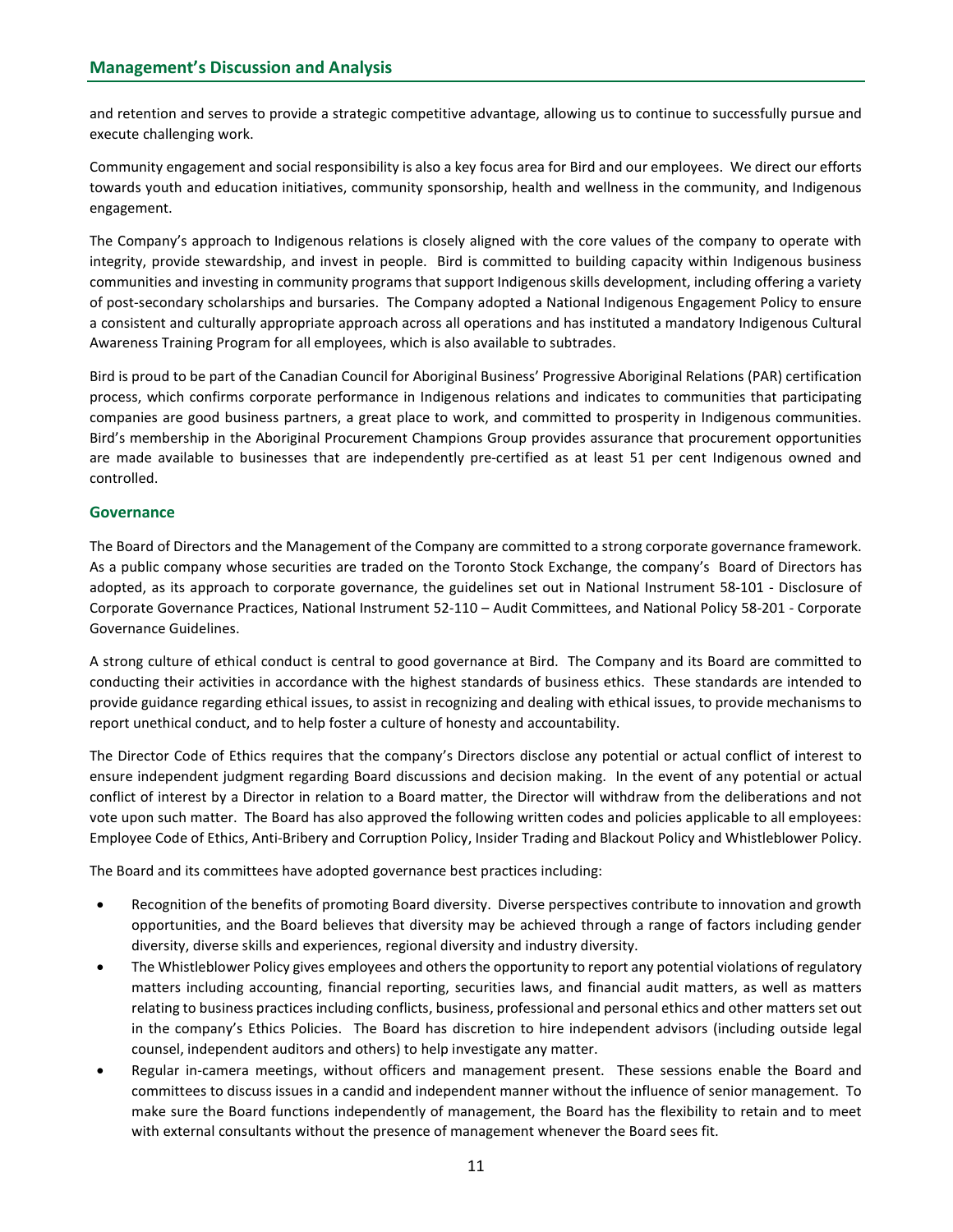Conducting performance evaluations of the Board, the Audit Committee, the Human Resource, Safety and Governance Committee ("HRS&G"), each of their chairs and individual Directors on a regular basis. In 2019, each of the Directors completed confidential questionnaires to evaluate the effectiveness of the Board, its committees and the Directors, and made recommendations for improving performance. The chair of the Board and the chair of the HRS&G Committee also conducted informal discussions with each individual Director.

Now more than ever, companies are being called upon to be leaders in environmental, social, and governance initiatives. Bird endeavors to be at the forefront of industry efforts to be responsible, responsive, and innovative corporate citizens. More information can be found in our Management Information Circular.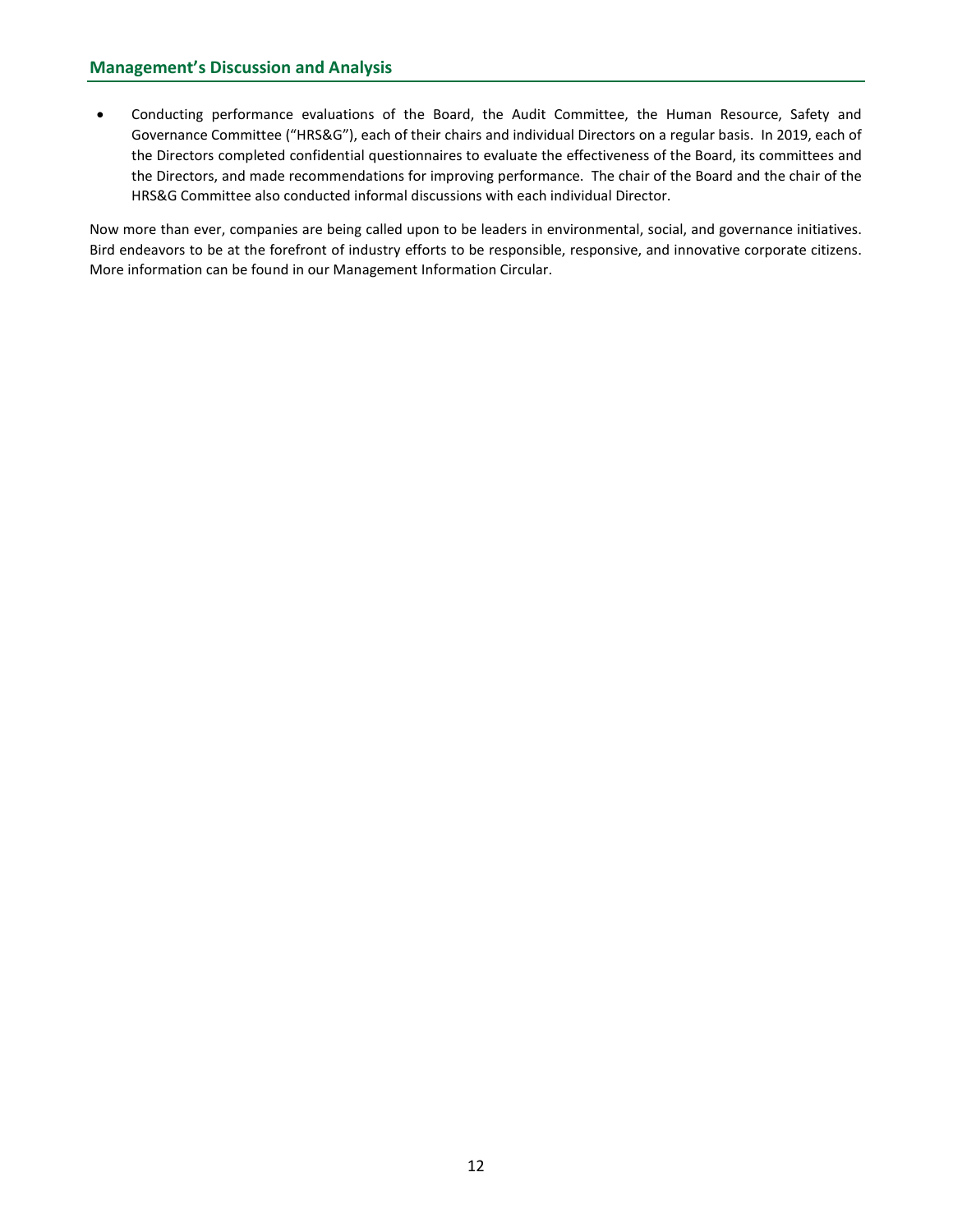## KEY PERFORMANCE DRIVERS

#### Securements, Pending Backlog and Backlog

Securing profitable construction contracts and then controlling the costs during the execution of that work are the key drivers of success for the Company. To achieve this, new work must be available, which is a function of the general state of the economy. In periods of strong economic growth, capital spending will generally increase and there will be more opportunities available in the construction industry. In economic downturns, fewer opportunities typically exist and competition for those opportunities becomes even more intense, generally resulting in lower Gross Profit Percentages. The Company must be successful in securing profitable work in various economic conditions. The construction industry is highly fragmented and accordingly, the Company competes with several international, national, regional and local construction firms. One of the Company's competitive advantages rests in its long-standing reputation for successfully delivering high quality projects that fully meet the needs of the customer, which enables the Company to secure repeat business from existing clients and win work with new clients. EVEY PERFORMANCE DRIVERS<br>
Securements, Pending Backlog and Backlog<br>
Securements, Pending Backlog and Backlog<br>
Securements, production contrasts and then controlling the costs during the execution of that work are the key<br> Becurements, Pending Backlog and Backlog<br>
Becuring profitable construction contracts and then controlling the costs during the securiton of that work are the key<br>
Britisms of success for the Company. To achieve this, new

The Company's success in securing work is also reflected in the values of the Pending Backlog and Backlog. The following table shows the Company's balances at the end of the comparative reporting periods:

| (in thousands of Canadian dollars) | June 30, 2020 | December 31, 2019 | June 30, 2019 |
|------------------------------------|---------------|-------------------|---------------|
| <b>Pending Backlog</b>             | 575.000       | 625,000           | 750,000       |
| <b>Backlog</b>                     | L,645,356     | 1,547,427         | 1,379,744     |

Pending Backlog at June 30, 2020 was approximately \$575 million compared to \$750 million at June 30, 2019. The projects are geographically diverse and span multiple sectors and contracting methods. Included in Pending Backing at June 30, 2020 and 2019 is the Advanced Nuclear Materials Research Centre for Canadian Nuclear Laboratories ("CNL") located in Chalk River. The validation phase of the CNL project, which is being delivered under an Integrated Project Delivery ("IPD") model, is expected to extend into the second half of 2020 before converting into Backlog. Projecting the timing of converting these projects into contracts has become more difficult in current market conditions as a result of the pandemic and several have shifted beyond the second quarter into the second half of 2020 which may impact revenue this year.

The Company's Backlog of \$1,645.4 million at June 30, 2020 increased \$265.5 million or 19.3% from June 30, 2019 as a result of securing additional projects in the LNG sector as well as medium and low risk contracts in the commercial and institutional markets. Backlog increased from the \$1,547.4 million, or 6.3%, from December 31, 2019. The increase in Backlog from December 31, 2019 reflects the Company's success in building backlog over a broad range of sectors.

### Gross Profit Percentage

Once the Company has secured a contract, the profitability of that contract, measured by the Gross Profit Percentage, is primarily a function of management's ability to control costs, achieve productivity objectives associated with the contract and resolve outstanding commercial issues as they arise. The following table shows the Gross Profit Percentage realized by the Company in the comparative periods:

|                                |               | Six months ended |                   |  |
|--------------------------------|---------------|------------------|-------------------|--|
|                                | June 30, 2020 | June 30, 2019    | December 31, 2019 |  |
| <b>Gross Profit Percentage</b> | 6.2%          | 3.6%             | 5.2%              |  |

and zous be the wave the trace material season. The results are the course of the state of the state of the state of the state of the state of the state of the state of the state of the state of the state of the state of t During the first six months of 2020 the Company realized a Gross Profit Percentage of 6.2% compared with 3.6% in the first six months of 2019. The significant year-over-year improvement is driven by the revenue mix, with a larger portion of revenue recognized from the Company's higher margin industrial work program. The first half of 2019 was also negatively impacted by a PPP project that incurred additional cost due to design related scope growth and acceleration expenses. There were substantial changes to the scope of the project requested by the client that are in commercial negotiation. This PPP project achieved substantial performance in the first quarter of 2020.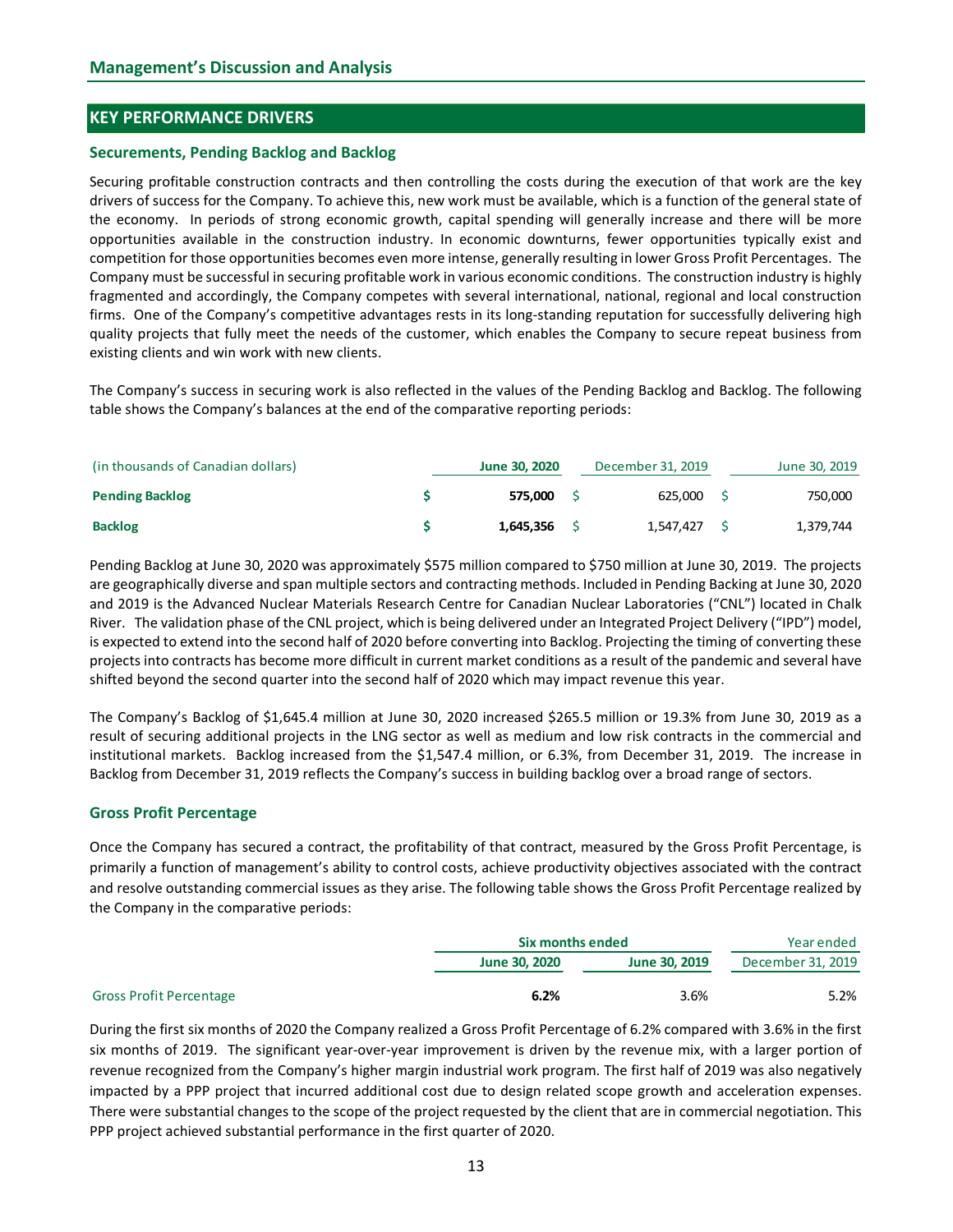# Financial Condition

The Company must have adequate working capital and equity retained in the business to support its ongoing operations, including surety and contract security requirements. The Company continually monitors the adequacy of its working capital and equity to satisfy contract security needs. The following table shows the working capital and shareholders' equity of the Company in the comparative reporting periods:

| (in thousands of Canadian dollars) | June 30, 2020 |         |  | December 31, 2019 | June 30, 2019 |  |  |
|------------------------------------|---------------|---------|--|-------------------|---------------|--|--|
| Working capital                    |               | 72.457  |  | 80.503            | 57,663        |  |  |
| Shareholders' equity               |               | 126.110 |  | 127.720           | 121,056       |  |  |

At June 30, 2020, the Company had working capital of \$72.5 million compared with \$80.5 million at December 31, 2019, a decrease of \$8.0 million. In 2020, the decrease in working capital resulted from the Company's dividends of \$8.3 million, a \$1.9 million reduction in non-current loans and borrowings, a \$2.9 million reduction of non-current right of use liabilities, and a net increase in non-current assets of \$2.1 million. Partially offsetting these decreases to working capital were \$6.7 million in net income and an increase of \$0.4 million in deferred income tax liabilities.

The \$1.6 million decrease in the Company's shareholders' equity since December 31, 2019 was the result of the \$8.3 million dividends declared partially offset by the net income of \$6.7 million generated in the first six months of 2020.

## Safety

At Bird, ensuring that all work on our sites is executed to exacting quality standards begins with our commitment to creating and sustaining a culture in which the identification, assessment, and elimination or control of hazards and risks is incorporated into every aspect of our operations. We call this Safe Production, and it is a cornerstone of our operational philosophy and approach.

| Ensuring that all workers leave our jobsites everyday just as healthy and safe as when they arrived is a shared commitment<br>and by working collaboratively with our employees and subcontractors to achieve this, we minimize risk and create the                                                                                                                                                                                                                                                                                                                                                                                                                                                                        |
|----------------------------------------------------------------------------------------------------------------------------------------------------------------------------------------------------------------------------------------------------------------------------------------------------------------------------------------------------------------------------------------------------------------------------------------------------------------------------------------------------------------------------------------------------------------------------------------------------------------------------------------------------------------------------------------------------------------------------|
| appropriate conditions for the safe execution of construction activity - on time, on budget, and to our client's satisfaction.<br>We believe this shared commitment is critical to our overall success. It is how we work.                                                                                                                                                                                                                                                                                                                                                                                                                                                                                                 |
| Through our robust orientation and training programs and our ongoing communication and engagement activities, we<br>encourage all workers to actively contribute to our ongoing efforts to continuously improve not only our safety program,<br>but overall collaboration and effectiveness. In this way, we not only ensure they leave work healthy and safe every day, but<br>in doing so, help contribute to our overall operational excellence.<br>At Bird, Safe Production is not just a vision or a philosophy, it is a daily routine practiced with discipline and rigor on all our<br>job sites. To the end of June 30, 2020, Bird executed 1,831,307 man-hours of work, incurring zero lost time incidents (LTI). |
| Six months period ended<br>Year ended                                                                                                                                                                                                                                                                                                                                                                                                                                                                                                                                                                                                                                                                                      |
| December 31, 2019<br>June 30, 2020<br>June 30, 2019                                                                                                                                                                                                                                                                                                                                                                                                                                                                                                                                                                                                                                                                        |
| Man-hours of work<br>1,831,307<br>1,687,068<br>3,943,486                                                                                                                                                                                                                                                                                                                                                                                                                                                                                                                                                                                                                                                                   |
| 0.00<br>0.00<br>0.00<br>LTI frequency                                                                                                                                                                                                                                                                                                                                                                                                                                                                                                                                                                                                                                                                                      |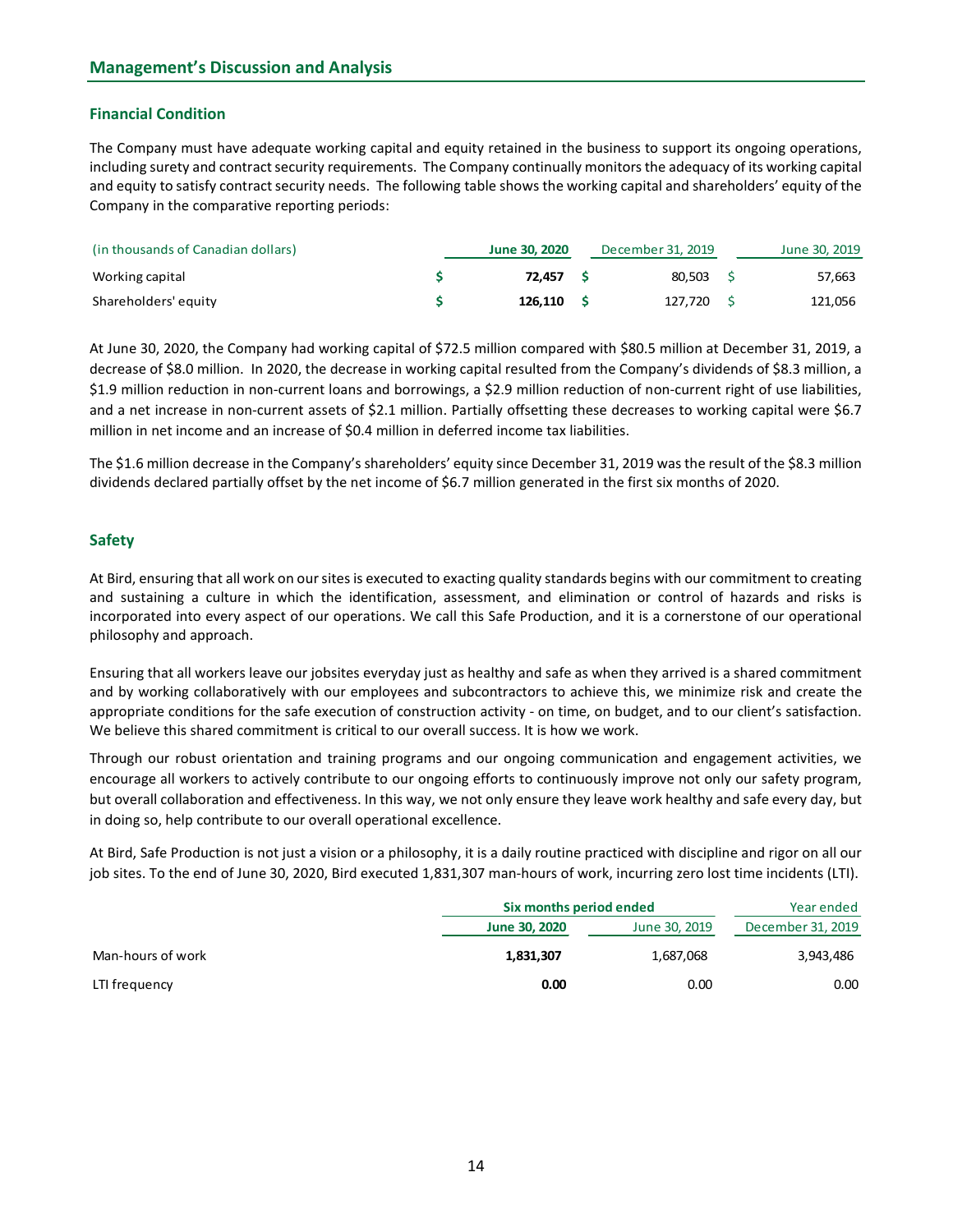# RESULTS OF OPERATIONS

#### SIX MONTHS ENDED JUNE 30, 2020 COMPARED WITH SIX MONTHS ENDED JUNE 30, 2019

During the first half of 2020, the Company recorded net income of \$6.7 million on construction revenue of \$604.4 million compared with a net loss of \$5.5 million on \$577.2 million of construction revenue respectively in 2019. The year-over-year increase in revenue was driven by growth in the industrial work program, partially offset by a slight decline in the commercial and institutional work program. The year-over-year increase in net income is reflective of the improvement in revenue and earnings attributable to the mix of higher margin industrial work program.

The Company's 2020 first half gross profit of \$37.4 million was \$16.6 million higher than the \$20.8 million recorded a year ago. The increase in gross profit is partially a result of higher construction revenues year-over-year. In addition, the increase is due to a higher-margin work program as revenue continues to shift from institutional and commercial projects to a more balanced work program including industrial, and the gross profit profile of the industrial work program is higher. The first half of 2019 was negatively impacted by a PPP project that incurred additional cost due to design related scope growth and acceleration expenses. Gross Profit Percentage in the first half of 2020 was 6.2% and 260 basis points higher than the Gross Profit Percentage of 3.6% recorded a year ago for the same reasons as gross profit.

Income from equity accounted investments in the first half of 2020 was \$3.8 million, compared with \$1.7 million in same period of 2019. The increase represents additional equity income earned from several equity accounted investments across Canada. Included in the first half of 2020 was a net gain on sale of one of the Company's investments in equity accounted entities of \$0.4 million.

In the first half of 2020, general and administrative expenses of \$28.3 million (4.7% of revenue) were comparable to the \$28.2 million (4.9% of revenue) in the corresponding period a year ago. During the first half, the Company had lower compensation expense of \$1.1 million, and gains on sale of property and equipment was \$1.1 million higher than the amounts recorded a year ago. Travel, conference and other discretionary spend were also lower by \$1.1 million as a result of the cost management initiatives implemented in response to COVID-19. Offsetting these reductions in expenses were acquisition related professional fees of \$1.3 million, \$0.9 million higher professional fees relating to information technology and consulting fees, \$0.5 million higher pursuit costs, and higher foreign exchange costs of \$0.8 million than the amounts recorded in 2019.

Finance income of \$1.1 million in the first half of 2020 was comparable to the \$1.1 million recorded in the same period of 2019.

Finance and other costs of \$4.6 million were \$1.8 million higher than the \$2.8 million reported in the first half of 2019. The increase was due to \$0.7 million higher interest expense on loans and borrowings and right of use liabilities, and \$1.6 million higher interest on non-recourse project financing offset by a reduction in the loss on interest swaps and in other interest expenses.

In the first half of 2020, income tax expense was \$2.7 million, compared to an income tax recovery of \$1.9 million recorded in the first half of 2019.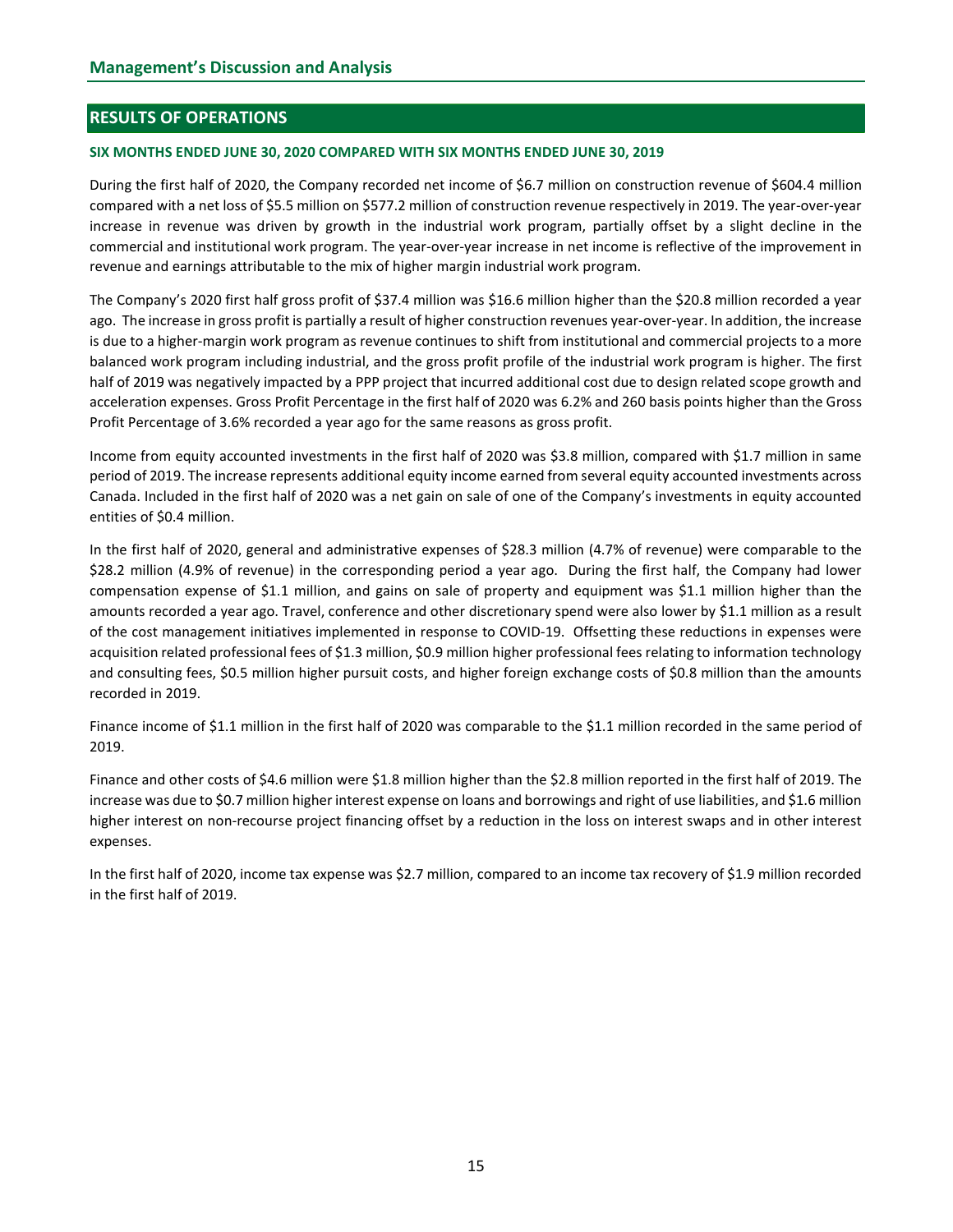#### THREE MONTHS ENDED JUNE 30, 2020 COMPARED WITH THREE MONTHS ENDED JUNE 30, 2019

During the second quarter of 2020, the Company recorded net income of \$5.6 million on construction revenue of \$282.8 million compared with net income of \$1.0 million on \$315.4 million of construction revenue respectively in 2019. The yearover-year decrease of revenue in the second quarter of 10.4% was driven by projects that have been temporarily slowed down or suspended by clients or by certain provincial governments as a result of the COVID-19 pandemic, despite a yearover-year increase in the industrial work program. The year-over-year increase in second quarter net income is primarily attributable to the mix of higher margin industrial work program.

The Company's 2020 second quarter gross profit of \$20.5 million was \$6.0 million higher than the \$14.5 million recorded a year ago. The increase in gross profit is due to a higher-margin work program as revenue continues to shift from institutional and commercial projects to a more balanced work program including industrial, and the gross profit profile of the industrial work program is higher. The second quarter of 2019 was negatively impacted by a PPP project that had performance issues and incurred additional cost due to design related scope growth and acceleration expenses. Gross Profit Percentage in the second quarter of 2020 was 7.2% and 260 basis points higher than the Gross Profit Percentage of 4.6% recorded a year ago for the same reasons as gross profit.

Income from equity accounted investments in the second quarter of 2020 was \$2.1 million, compared with \$1.0 million in same period of 2019. The increase represents additional equity income earned from several equity accounted investments across Canada.

In the second quarter of 2020, general and administrative expenses of \$13.5 million (4.8% of revenue) were slightly higher than the \$13.2 million (4.2% of revenue) in the corresponding period a year ago. During the second quarter, the Company had lower compensation and stock-based compensation expense of \$1.0 million, lower travel and other discretionary costs of \$1.0 million, and the gain on sale of property and equipment was \$1.0 million higher than the amounts recorded a year ago. Offsetting these reductions in expenses were \$1.3 million of acquisition related professional fees, \$0.3 million higher professional fees relating to information technology and consulting fees, higher pursuit costs of \$0.8 million, and higher foreign exchange costs of \$0.9 million than the amounts recorded in 2019.

Finance income of \$0.3 million in the second quarter of 2020 is slightly lower than the \$0.6 million recorded in the same period of 2019 due to reduced interest rates earned on average cash balances during the quarter compared to the prior year.

Finance and other costs of \$1.5 million were \$0.2 million higher than the \$1.3 million reported in the second quarter of 2019. The increase was mainly due to \$0.7 million higher interest expense on non-recourse project financing offset by \$0.5 million higher gains on interest rate swaps.

In the second quarter of 2020, income tax expense was \$2.3 million, compared to \$0.5 million recorded in the second quarter of 2019.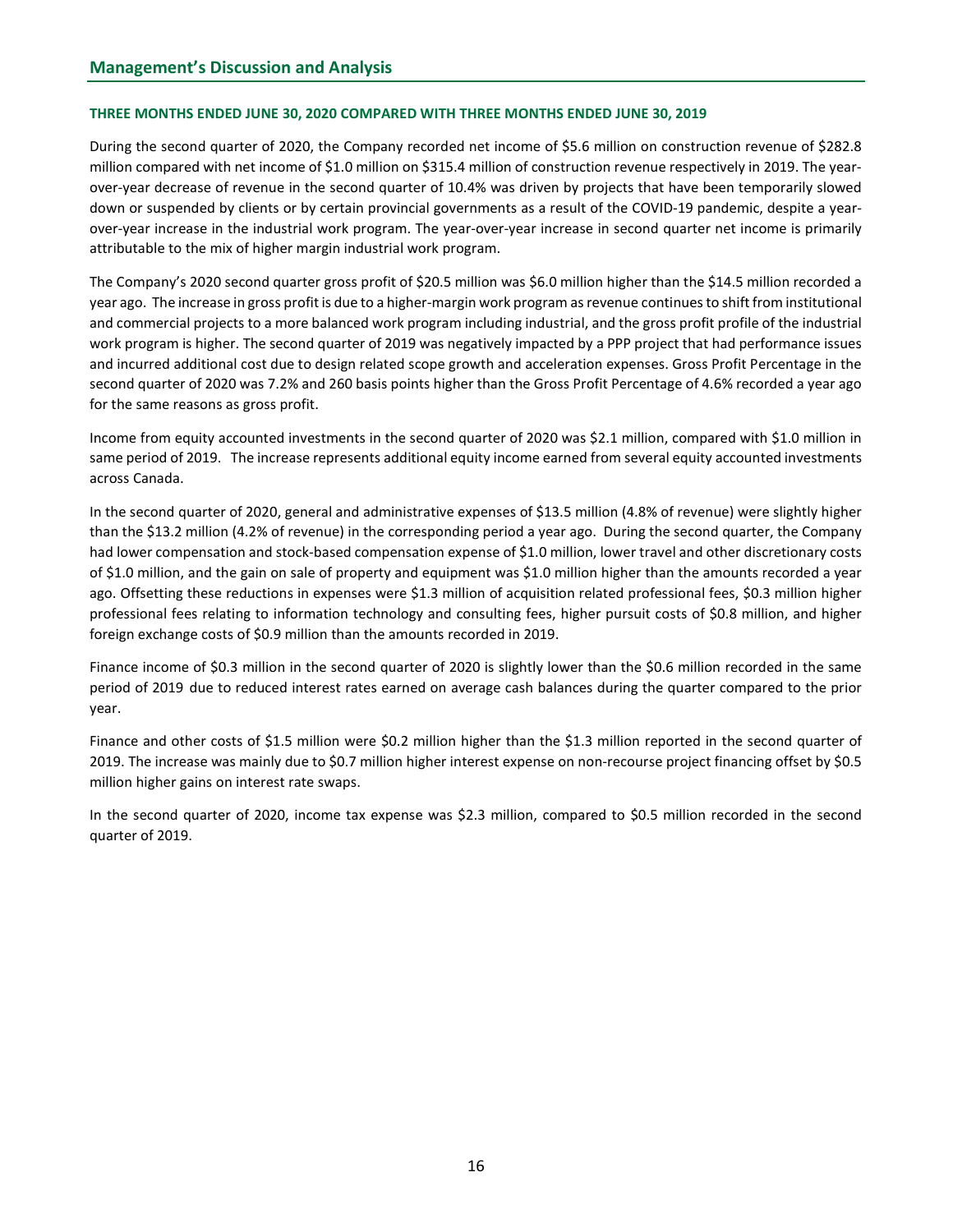## FUTURE OPERATING PERFORMANCE

The trend for the Company over the past several years towards a growing proportion of industrial project revenues is expected to continue throughout 2020. Diversification into the LNG, nuclear, public transit, modular and environmental sectors with lower risk contract types will help stabilize earnings with more balance in the work program. Subsequent to the close of the second quarter of 2020, the Company sold two equity investments in PPP projects. This is consistent with the Company's strategy to not hold these investments for the entire duration of the concession agreement.

At June 30, 2020, the Company was carrying a Backlog of \$1,645.4 million, which is 19.3% higher than that recorded a year ago. The Company expects to recognize 58% of the remaining performance obligations over the next 12 months with the remaining balance being recognized beyond 12 months. This estimate reflects any short-term impact on financial results from projects that have been delayed as a result of the pandemic. This expectation is based on management's best estimate but contains uncertainty as it is subject to factors outside of management's control. The embedded margin in Backlog improved throughout 2019, and improved year over year in the second quarter of 2020. Backlog is more diversified than in prior years across a broad range of markets and contracting methods with a more balanced risk profile. Revenue earned in higher risk contract categories such as PPP, Alternative Finance and Complex Design Build projects comprised 14.2% of total revenue year to date in 2020 compared to 23.9% in the same time period in 2019. The proportion of revenue earned from higher risk contract types is expected to remain lower throughout 2020 when compared year-over-year. The Company has minimal direct exposure to projects in the oil sector in its Backlog.

In addition, the Company has more than \$575 million in Pending Backlog as of the end of the second quarter of 2020. The projects are geographically diverse and span multiple sectors. Included in Pending Backing is the Advanced Nuclear Materials Research Centre for Canadian Nuclear Laboratories ("CNL") located in Chalk River. The validation phase of the CNL project, which is being executed under an IPD delivery model is expected to extend into the fall of this year before converting into Backlog. Subsequent to June  $30<sup>th</sup>$ , the Company received a Limited Notice to Proceed to start early works on site. Projecting the timing of converting the rest of these projects into contracts has become more difficult in current market conditions as a result of the pandemic and several have shifted beyond the second quarter into the second half of 2020 which is expected to negatively impact revenue this year.

The Company continues to be selective on prospective pursuits, ensuring that available talent matches the risk profile of the project and overall work program. Project cancellations in the pursuit pipeline have been minimal to date, however the Company did see projects in the pursuit phase shift further out which will have a modest impact on revenue in the second half of 2020. New projects in the pursuit pipeline have slowed somewhat coming into the third quarter which may impact 2021. In the near-term, opportunities will primarily consist of smaller environmental projects, mid-sized social infrastructure projects and a range of projects in the LNG and mining sectors. The award of any of these project opportunities will primarily benefit 2021 and beyond.

The Company's underlying future assumptions will have higher risk the longer the COVID-19 pandemic persists. The Company experienced disruptive impacts in April and early May in some parts of the business more than others. These impacts related to temporary project shutdowns in certain sectors and reduced productivity on project sites as a result of physical distancing and additional health and safety measures added to our normal protocols. The Company is evaluating whether it qualifies to receive the Canadian Emergency Wage Subsidy ("CEWS") to offset the impacts experienced in certain portions of the business. No projected recovery has been recognized to date as the Company is not yet reasonably assured that it will qualify due to the strength of the Company's Backlog entering the pandemic which is much stronger overall when compared to the same time period in 2019.

As the Company's work program fully remobilizes, the Company will experience growth in non-cash working capital as the business ramps back up, until a steady state of operations is achieved. The Company believes it has adequate cash and liquidity to absorb this increase. The Company expects to benefit in 2020 from having a healthy Backlog with higher margins than a year ago and more balance in terms of the contractual risk profile of the work program, notwithstanding expectations that revenues will be lower year-over-year in the second half as a result of the pandemic. Based on information known at this time, coupled with the impacts from the pandemic already experienced, the Company anticipates that it will achieve considerably higher levels of profitability for fiscal year 2020 than seen in recent years despite a contraction in revenue year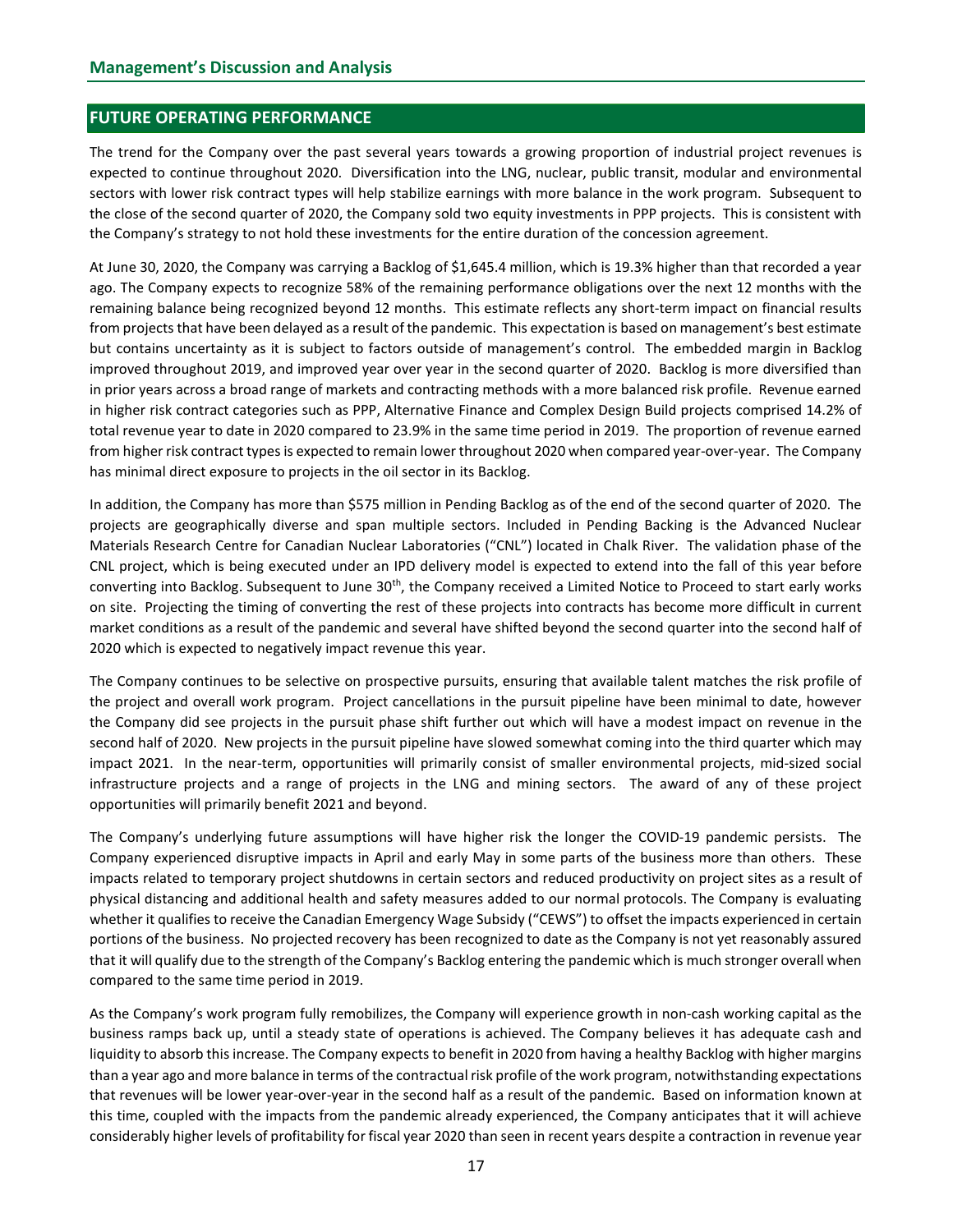over year. The higher levels of profitability are a result of the Company's near record Backlog and the improved margin profile.

## Backlog

During the first half of 2020, the Company secured a net \$702.4 million in new construction contracts (including change orders to existing contracts) and put in place \$604.4 million of work resulting in a Backlog at June 30, 2020 of \$1,645.4 million. The following table outlines the changes in the amount of the Company's Backlog throughout the current and prior reporting period:

| (in millions of Canadian dollars) | June 30, 2020 | December 31, 2019 | June 30, 2019 |
|-----------------------------------|---------------|-------------------|---------------|
| Opening balance                   | 1,547.4       | 1,295.9           | 1,295.9       |
| Securement and change orders      | 702.4         | 1,627.9           | 661.0         |
| Realized in construction revenues | (604.4)       | (1,376.4)         | (577.2)       |
| Closing balance                   | 1.645.4       | 1,547.4           | 1,379.7       |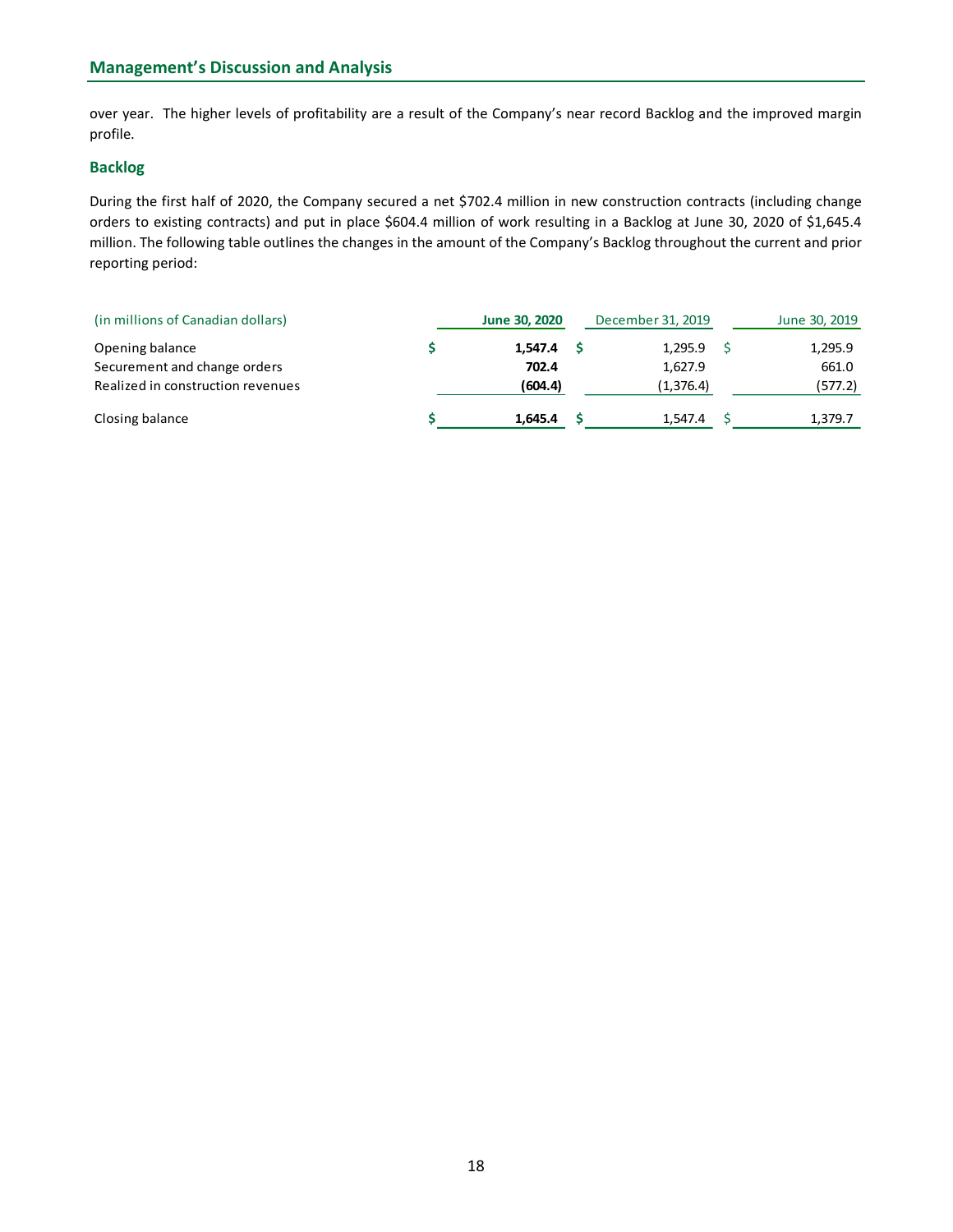# ACCOUNTING POLICIES

The Company's significant accounting policies are outlined in the notes to the audited December 31, 2019 and 2018 Consolidated Financial Statements. The consolidated financial statements were prepared using the same accounting policies as the 2019 consolidated financial statements except for new accounting standards adopted January 1, 2020.

#### New Accounting Standards Adopted

#### Amendments to IFRS 3 – Definition of a Business

The Company adopted the amendments to IFRS 3 on a prospective basis on January 1, 2020. On October 22, 2018, the IASB issued amendments to IFRS 3 Business Combinations that seek to clarify whether a transaction results in an asset or a business acquisition. The amendments apply to businesses acquired in annual reporting periods beginning on or after January 1, 2020. Earlier application is permitted. The definition of a business is narrower which could result in fewer business combinations being recognized. The adoption of the amendments to IFRS 3 did not have an impact on the financial statements.

#### Future accounting changes

#### Amendments to IAS 1 – Classification of Liabilities as Current or Non-current

On January 23, 2020, the IASB issued amendments to IAS 1 Presentation of Financial Statements, to clarify the classification of liabilities as current or non-current. For the purposes of non-current classification, the amendments removed the requirement for a right to defer settlement or roll over of a liability for at least twelve months to be unconditional. Instead, such a right must have substance and exist at the end of the reporting period.

The amendments also clarify how a company classifies a liability that includes a counterparty conversion option. The amendments state that: settlement of a liability includes transferring a company's own equity instruments to the counterparty; and when classifying liabilities as current or non-current a company can ignore only those conversion options that are recognized as equity. The amendments are effective for annual periods beginning on or after January 1, 2022. Early adoption is permitted.

#### Amendments to IFRS 16 – COVID-19-Related Rent Concessions

On May 28, 2020, the IASB issued COVID-19-Related Rent Concessions (Amendment to IFRS 16). The amendments are effective for annual periods beginning on or after June 1, 2020. Early adoption is permitted.

The amendments exempt lessees from having to consider individual lease contracts to determine whether rent concessions occurring as a direct consequence of the COVID-19 pandemic are lease modifications and allows lessees to account for such rent concessions as if they were not lease modifications. It applies to COVID-19-related rent concessions that reduce lease payments due on or before June 30, 2021. The Company will adopt the amendments to IFRS 16 on a prospective basis and the amendments are not expected to have a material impact on the financial statements.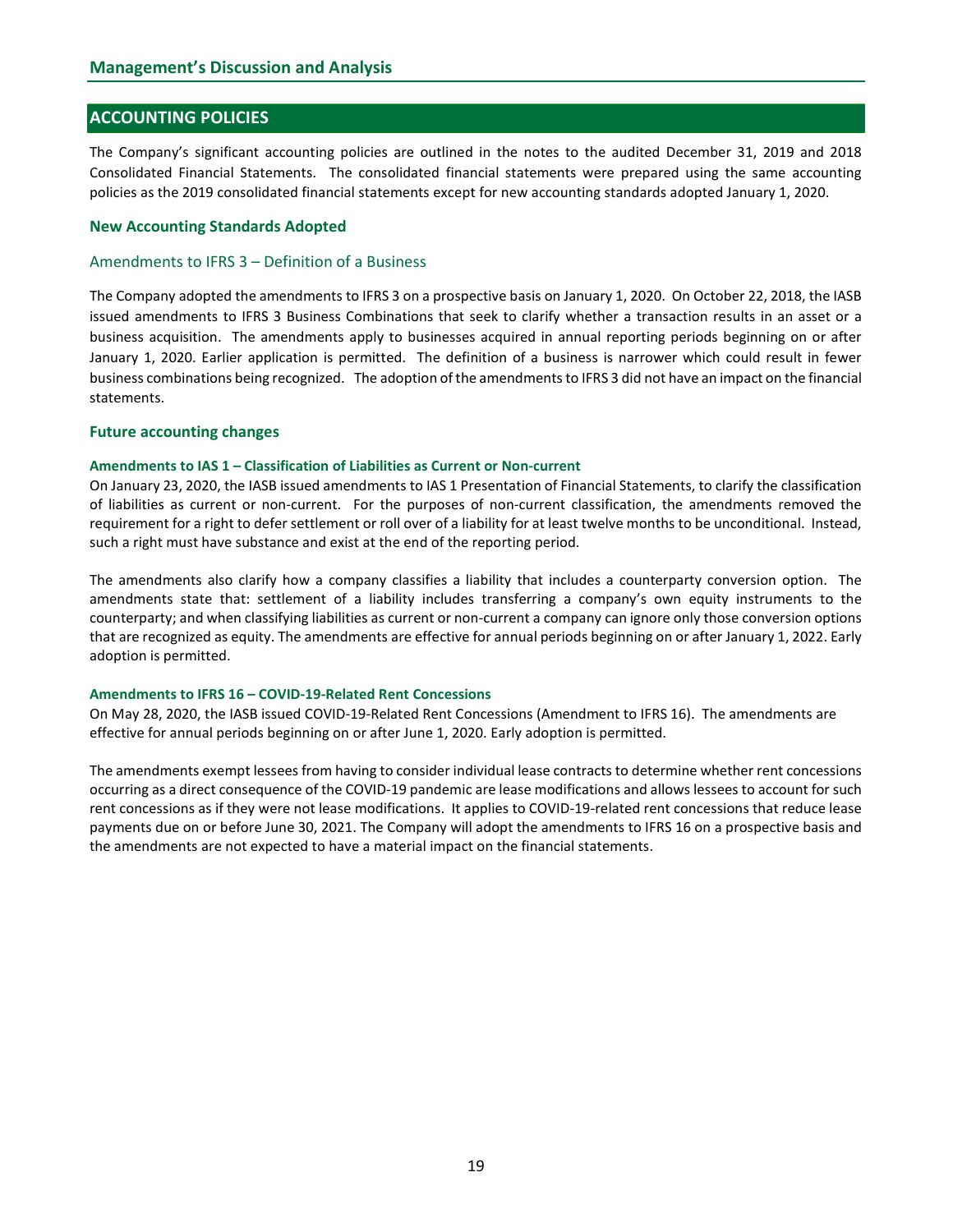# SUMMARY OF QUARTERLY RESULTS

The Company experiences more seasonality in its business in the first quarter and early second quarter as a result of a more annualized nature of its mining work program and the timing of new project starts in its industrial work program. Contracts typically extend over several quarters and often over several years.

For purposes of quarterly financial reporting, the Company must estimate the cost required to complete each contract to assess the overall profitability of the contract and the amount of gross profit to recognize for the quarter. Such estimating includes contingencies to allow for certain known and unknown risks. The magnitude of the contingencies will depend on the nature and complexity of the work to be performed. As the contract progresses and remaining costs to be incurred and risk exposures become more certain, contingencies will typically decline or have been utilized, although certain risks will remain until the contract has been completed, and even beyond.

In some cases, variations in earnings may occur where costs incurred to date may be recoverable from insurance policies or claims to customers at a future date but cannot be recorded in the current quarter. In the case of insurance claims, financial recovery is not recorded until certainty of the recovery is attained. In the case of claims against customers that are considered constrained variable consideration, revenue is not recorded until it is highly probable that there will not be a significant reversal of cumulative revenue to date. As a result, earnings may fluctuate significantly from quarter-to-quarter, depending on whether large and/or complex contracts are completed or nearing completion during the quarter, or have been completed in a prior quarter, and may fluctuate based on timing of resolution of claims. risk exposures become more certain, contingencies will typically decline or have been utilized, although certain risks will<br>eremain until the contract has been completed, and even beyond.<br>
In some cases, variations in ear emain untui the contract has been completed, and even beyon.<br>
In some cases, variations in earnings may occur where costs incurred to date may be recoverable from insurance policies<br>
or claims to customers at a duture dat n some cases, variations in earnings may occur where costs incurred to date may be recoverable from insurance policies<br>or claims to customers at a truture date can chot be recovered in the current quarter. In the case of

There are also several other factors that can affect the Company's revenues and profit from quarter-to-quarter. These include the timing of contract awards, the value of subcontractor billings and project scheduling. Management does not believe that any individual factor is responsible for changes in revenue from quarter-to-quarter, except for seasonality in the first quarter of each year and the impact of the COVID-19 pandemic in the second quarter of 2020.

|                           | 2018           |         |                | 2019           |                |         | 2020           |                |  |  |
|---------------------------|----------------|---------|----------------|----------------|----------------|---------|----------------|----------------|--|--|
|                           | Q <sub>3</sub> | Q4      | Q <sub>1</sub> | Q <sub>2</sub> | Q <sub>3</sub> | Q4      | Q <sub>1</sub> | Q <sub>2</sub> |  |  |
| Revenue                   | 381,382        | 385,854 | 261,777        | 315,428        | 378,591        | 420,612 | 321,646        | 282,766        |  |  |
| Net income (loss)         | 4,360          | 6,379   | (6, 466)       | 1,001          | 6,782          | 8,167   | 1,123          | 5,624          |  |  |
| Earnings (loss) per share | 0.10           | 0.15    | (0.15)         | 0.02           | 0.16           | 0.19    | 0.03           | 0.13           |  |  |

#### (in thousands of Canadian dollars, except per share amounts)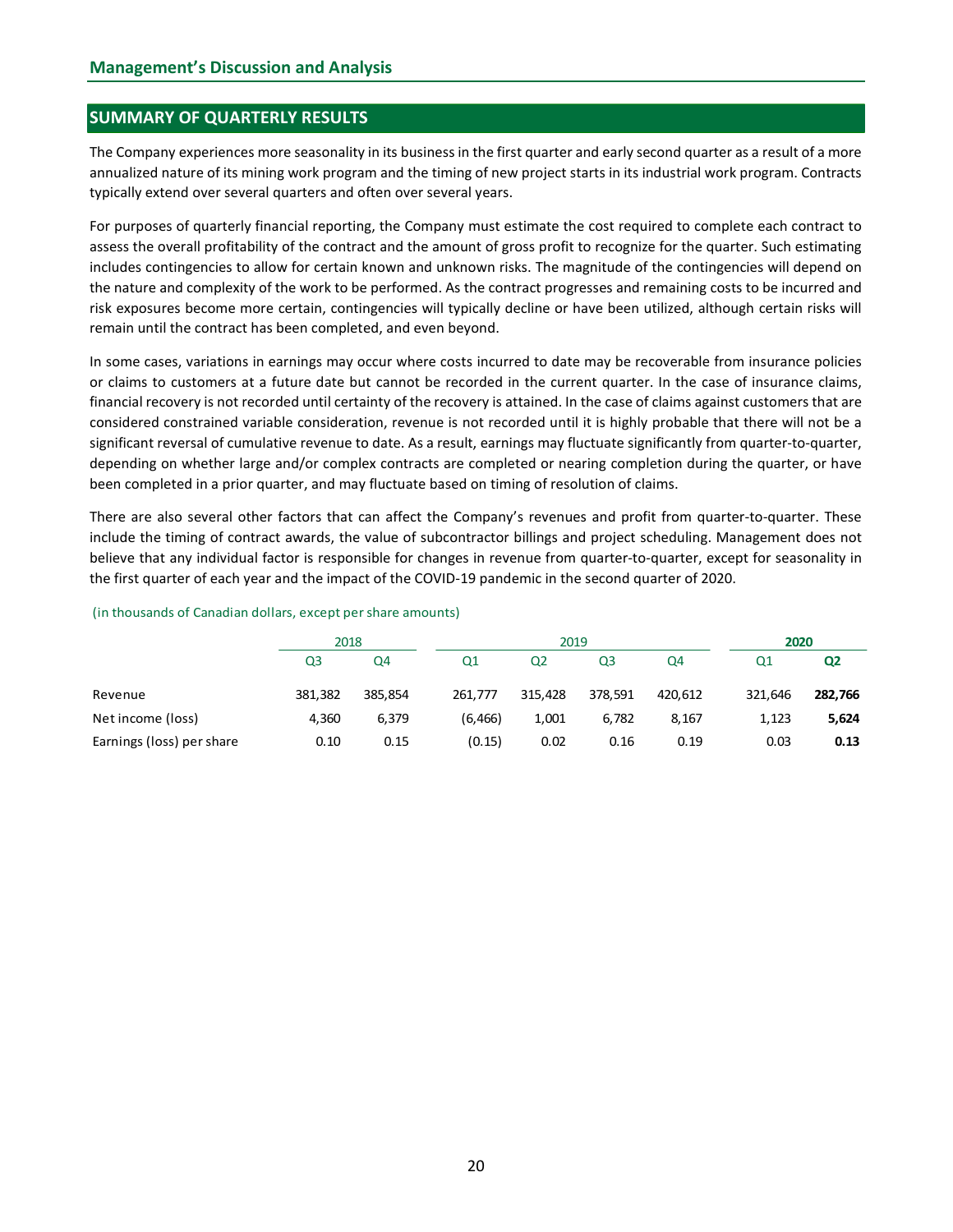# FINANCIAL CONDITION, CAPITAL RESOURCES AND LIQUIDITY

The following table presents a summary of the Company's financial condition for the periods indicated:

| (in thousands of Canadian dollars)   | June 30, 2020 | December 31, 2019 |  |
|--------------------------------------|---------------|-------------------|--|
| Cash and cash equivalents            | 171,468       | 180,334           |  |
| Non-cash working capital             | (99, 011)     | (99, 831)         |  |
| Working capital                      | 72,457        | 80,503            |  |
| Non-current loans and borrowings     | 32,855        | 34,738            |  |
| Non-current right-of-use liabilities | 20,205        | 23,075            |  |
| Shareholders' equity                 | 126,110       | 127,720           |  |

As a result of the strength of the Company's balance sheet, the Company believes it has adequate amounts of both working capital and liquidity to execute its Backlog and to support its current dividend rate barring any further unforeseen risks that may occur as a result of the COVID-19 pandemic.

As a component of working capital, the Company maintains a balance of cash and cash equivalents. At June 30, 2020, this balance totalled \$171.5 million. Included in cash and cash equivalents was \$87.1 million of cash in special purpose joint operation bank accounts (\$134.0 million at December 31, 2019). Cash and cash equivalents generally available for operations at June 30, 2020 was \$56.1 million (\$36.1 million at December 31, 2019) with the remainder held in trust or joint operations accounts.

Non-cash working capital was in a net liability position of \$99.0 million at June 30, 2020, which remained consistent with a net liability position of \$99.8 million at December 31, 2019.

The non-cash working capital position fluctuates significantly in the normal course of business from period to period, primarily due to the timing of differences between the settlement of payables due to subcontractors and suppliers, billings and collection of receivables from clients, and the timing in the settlement of income taxes payable. The Company's cash balances absorb these fluctuations with no net impact to the Company's net working capital position or ability to access contract surety support. The Company believes it has sufficient working capital to support its current and projected contract requirements.

In 2020, the \$8.0 million decrease in working capital resulted from the Company's dividends of \$8.3 million, a \$1.9 million reduction in non-current loans and borrowings, a \$2.9 million reduction of non-current right of use liabilities, and a net increase in non-current assets of \$2.1 million. Partially offsetting these decreases to working capital were \$6.7 million in net income and an increase of \$0.4 million in deferred income tax liabilities.

# Credit Facilities

The Company is well-served by its long-held philosophy of maintaining a strong balance sheet and, as a result, is wellpositioned to weather these uncertain times with \$56.1 million of accessible cash and cash equivalents (excluding cash held in joint ventures and trust accounts) and \$81.5 million of capacity available in committed credit facilities providing adequate liquidity. The Company has also worked closely with Export Development Canada ("EDC") and during the second quarter, has increased its Account Performance Security Guarantee ("APSG") limit from \$25 million to \$75 million, which increased liquidity for the Company. Despite the expected negative financial impacts from the COVID-19 pandemic in 2020, the Company expects to remain in compliance with all banking covenants. All committed banking facilities were recently renewed in December 2019 which include the \$85 million committed revolving credit facility which expires December 2022 and the \$35 million committed revolving term loan facility which expires December 2021.

The Company has several credit facilities available to access in order to support the issuance of letters of credit, finance future capital expenditures and finance the day-to-day operations of the business.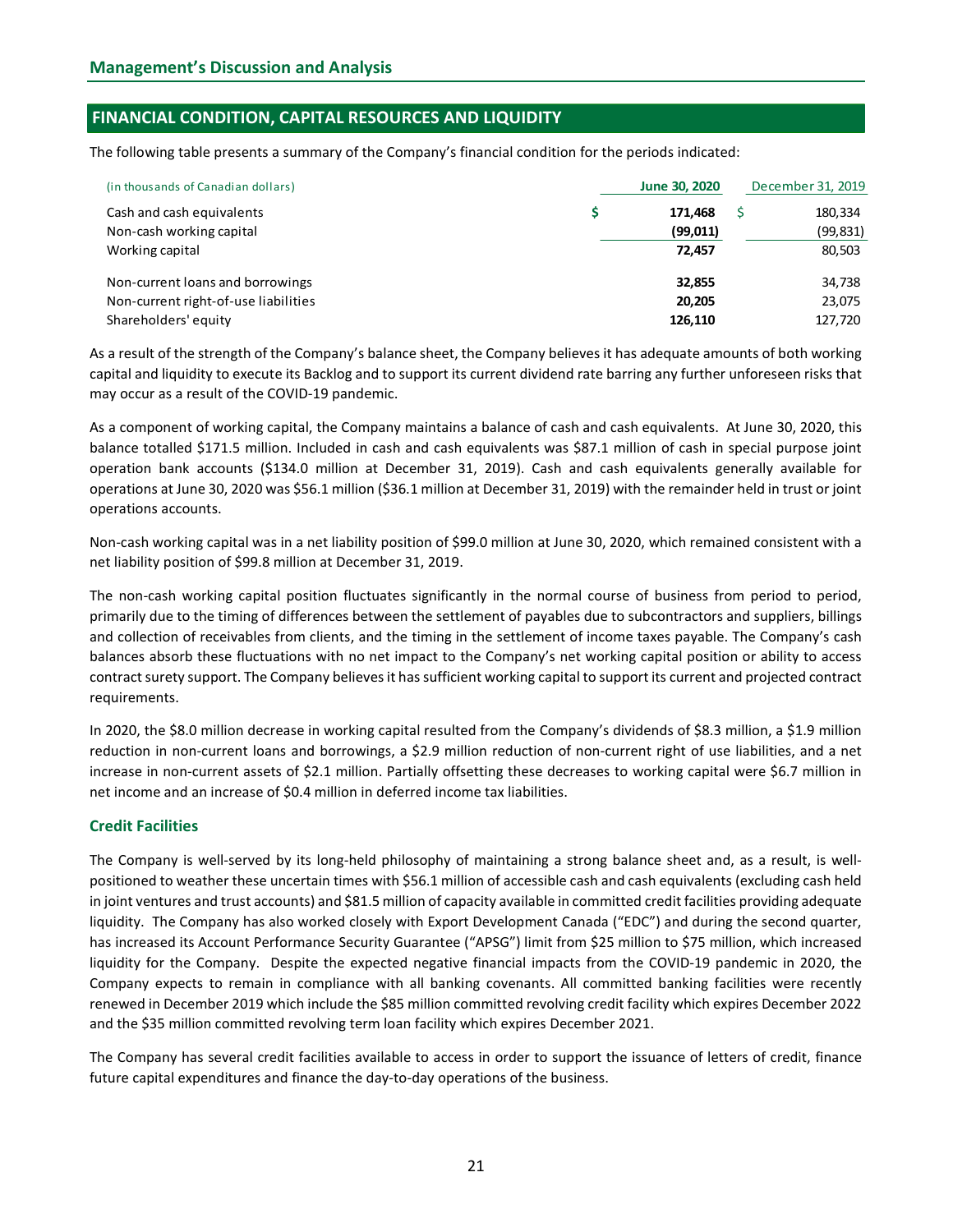#### Operating Credit Facilities

#### Committed revolving operating credit facilities

The Company has a committed revolving credit facility of up to \$85.0 million, with a Canadian chartered bank. The facility matures December 31, 2022. This facility may be used in the normal course of business for general working capital purposes, to issue non-collateralized letters of credit, and to fund future capital expenditures and qualifying permitted acquisitions. At June 30, 2020, the Company has \$13.5 million in letters of credit outstanding (December 31, 2019 - \$28.5 million) and has drawn \$15.0 million on this facility (December 31, 2019 - \$15.0 million). The \$15.0 million draw is presented as long-term loans and borrowings on the Company's statement of financial position. At June 30, 2020, the Company was in compliance with the working capital, minimum equity and debt-to-equity covenants of this facility.

#### Committed revolving term loan facility

The Company has a committed revolving term loan facility of up to \$35.0 million for the purpose of financing acquisitions and for working capital advances in support of major projects. The facility matures on December 31, 2021. As of June 30, 2020, the Company has drawn \$10.0 million (December 31, 2019 - \$10.0) on the facility. During the second quarter, the Company repaid \$16.3 million that it had drawn in the first quarter for working capital purposes.

Borrowings under the facility bear interest at a rate per annum equal to the Canadian prime rate plus a spread. A commitment fee that varies depending on certain consolidated financial ratios is due on the unutilized portion of the facility. At June 30, 2020, the Company was in compliance with the working capital, minimum equity and debt-to-equity covenants of this facility.

### Letters of Credit Facilities

The Company has available \$125.0 million of demand facilities used primarily to support the issuance of letters of credit. During the second quarter, the Company secured additional demand facilities of \$45.0 million with a Canadian chartered bank. All letters of credit issued under these facilities are supported by the pledge of Company-owned financial instruments, including cash, or through a guarantee from EDC. At June 30, 2020, the Company has \$20.3 million in letters of credit outstanding on these facilities (December 31, 2019 - \$6.6 million).

The Company has available a facility with EDC to support the issuance of contract performance security letters of credit issued by financial institutions on behalf of the Company. The Company can use this facility only when letters of credit have been issued as contract security for projects that meet the EDC mandate.

Letters of credit are typically issued to support the Company's performance obligations relating to PPP and other major construction projects.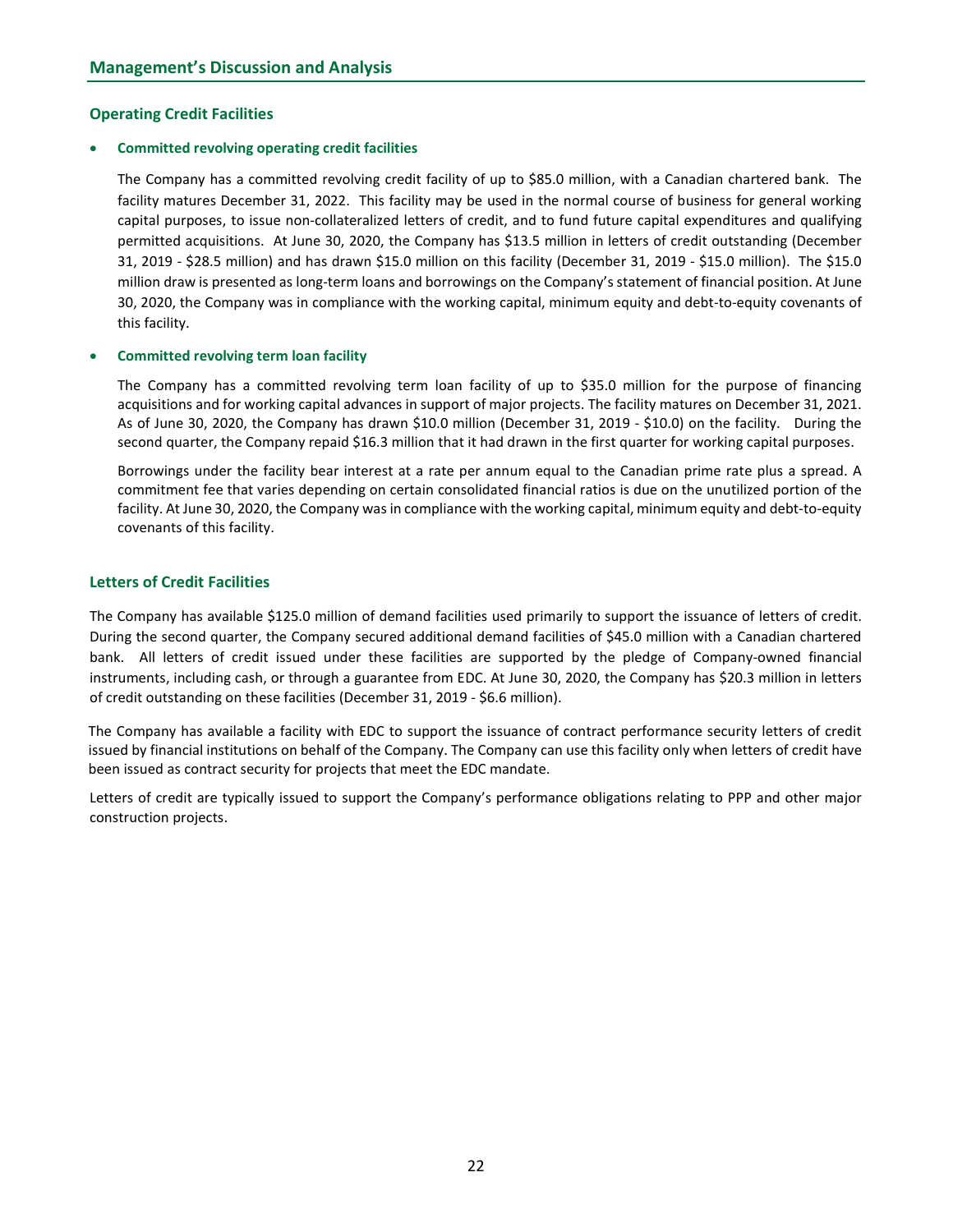| collateral pledged in support of the outstanding letters of credit:         |                   | The following table outlines the amount of the credit facilities, the amount of issued letters of credit and the amount of |
|-----------------------------------------------------------------------------|-------------------|----------------------------------------------------------------------------------------------------------------------------|
|                                                                             |                   |                                                                                                                            |
| (in thousands of Canadian dollars)                                          | June 30, 2020     | December 31, 2019                                                                                                          |
| Committed revolving operating credit facility                               | \$<br>85,000 \$   | 85,000                                                                                                                     |
| Letters of credit issued from committed revolving operating credit facility | 13,525            | 28,504                                                                                                                     |
| Drawn from committed revolving operating credit facility                    | 15,000            | 15,000                                                                                                                     |
| Available committed revolving operating credit facility                     | 56,475            | 41,496                                                                                                                     |
| Committed revolving term loan facility                                      | \$<br>$35,000$ \$ | 35,000                                                                                                                     |
| Drawn from committed revolving term loan facility                           | 10,000            | 10,000                                                                                                                     |
| Available committed revolving term loan facility                            | 25,000            | 25,000                                                                                                                     |
| Letters of credit facilities                                                | 125,000           | 80,000                                                                                                                     |
| Letters of credit issued from letters of credit facilities                  | 20,283            | 6,559                                                                                                                      |
| <b>Available letters of credit facilities</b>                               | \$<br>104,717 \$  | 73,441                                                                                                                     |
| Collateral pledged to support letters of credit                             | \$<br>$2,640$ \$  | 139                                                                                                                        |
| Guarantees provided by EDC                                                  | \$<br>17,646 \$   | 6,421                                                                                                                      |

# Equipment Financing

The Company and its subsidiaries have term credit facilities of up to \$35.0 million to be used to finance equipment purchases. Borrowings under the facilities are secured with a first charge on the equipment being financed. As of June 30, 2020, there is \$9.4 million outstanding on the facilities (December 31, 2019 - \$12.4 million). Interest on the facilities can be charged at a fixed rate based on the Bank of Canada bond rate plus a spread. Interest is paid monthly in arrears.

### Loans and Borrowings and ROU Liabilities

| be charged at a fixed rate based on the Bank of Canada bond rate plus a spread. Interest is paid monthly in arrears.                                                                                                                                                                                                                                                                                                                                                               |                |             |                   |        |            |   |              |  |
|------------------------------------------------------------------------------------------------------------------------------------------------------------------------------------------------------------------------------------------------------------------------------------------------------------------------------------------------------------------------------------------------------------------------------------------------------------------------------------|----------------|-------------|-------------------|--------|------------|---|--------------|--|
| In addition, subsidiaries of the Company have equipment acquisition operating lease lines of credit for \$31.8 million<br>(December 31, 2019 - \$31.8 million) with the financing arms of several major heavy equipment suppliers to finance the<br>purchase of equipment. At June 30, 2020, the Company has used \$11.2 million under these facilities (December 31, 2019<br>- \$11.7 million). The Company's total lease commitments are outlined under Contractual Obligations. |                |             |                   |        |            |   |              |  |
| At June 30, 2020, the Company was in compliance with all debt covenants relating to its operating and equipment operating<br>lease lines of credit.                                                                                                                                                                                                                                                                                                                                |                |             |                   |        |            |   |              |  |
| <b>Loans and Borrowings and ROU Liabilities</b>                                                                                                                                                                                                                                                                                                                                                                                                                                    |                |             |                   |        |            |   |              |  |
| In the first half of 2020, the Company entered new fixed-rate term loans for \$16.3 million and added \$1.1 million of ROU<br>liabilities relating to equipment and property leases. The Company made \$19.2 million in principal repayments for loans<br>and borrowings and \$4.5 million for principal repayments to ROU liabilities.                                                                                                                                            |                |             |                   |        |            |   |              |  |
|                                                                                                                                                                                                                                                                                                                                                                                                                                                                                    |                |             |                   |        |            |   |              |  |
| The following table provides details of outstanding loans and borrowings and ROU liabilities at June 30, 2020, and principal<br>repayments due over the next five years and beyond, excluding the amortization of debt financing costs and non-recourse<br>project financing:                                                                                                                                                                                                      |                |             |                   |        |            |   |              |  |
|                                                                                                                                                                                                                                                                                                                                                                                                                                                                                    |                |             |                   |        | Year 5 and |   |              |  |
| (in thousands of Canadian dollars)                                                                                                                                                                                                                                                                                                                                                                                                                                                 | Year 1         | Year 2      | Year <sub>3</sub> | Year 4 | beyond     |   | <b>Total</b> |  |
| Loans and borrowings                                                                                                                                                                                                                                                                                                                                                                                                                                                               | \$<br>4,865 \$ | $15,164$ \$ | $17,258$ \$       | 433 \$ |            | Ŝ | 37,720       |  |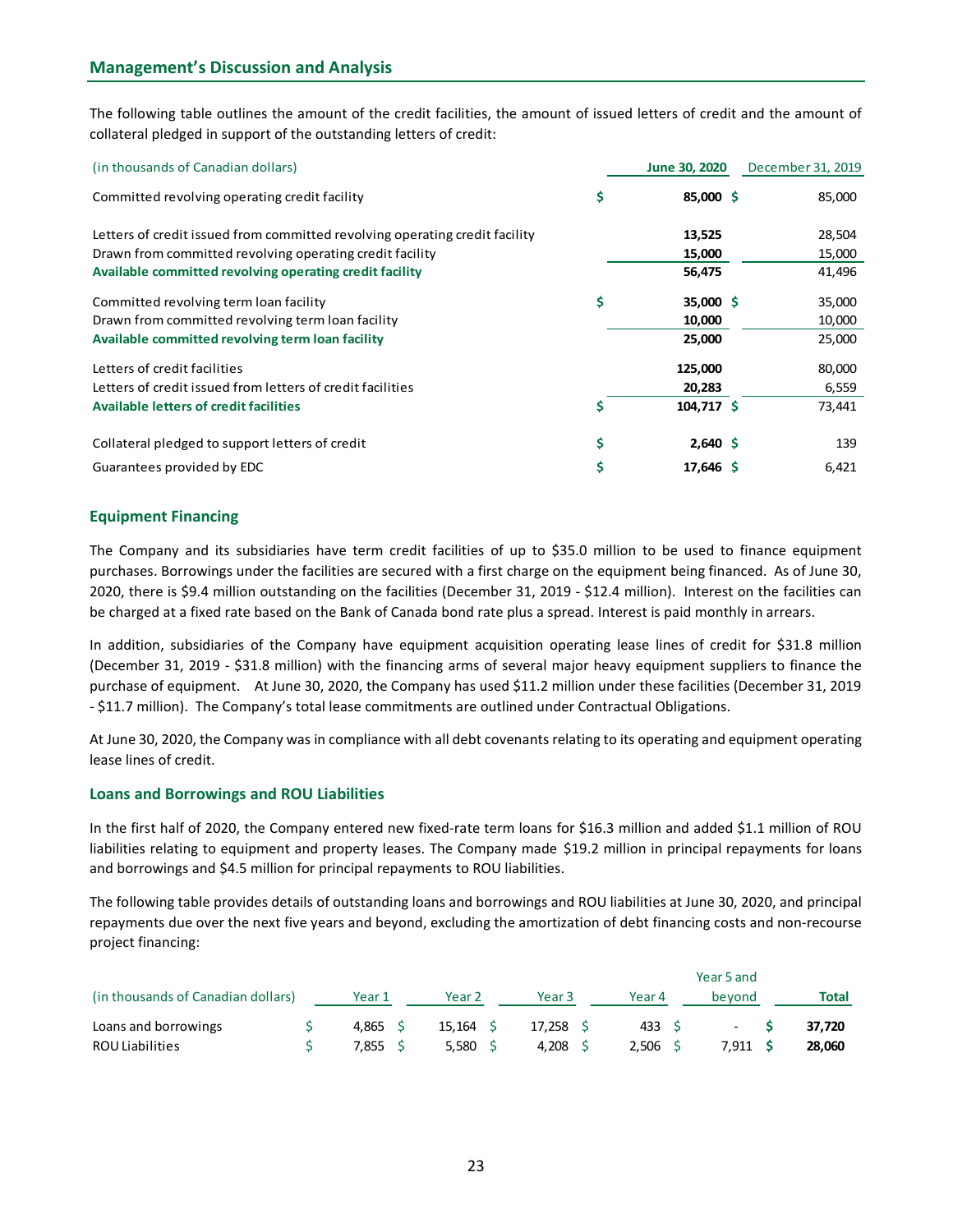# Cash Flow Data

| <b>Management's Discussion and Analysis</b><br><b>Cash Flow Data</b><br>The following table provides an overview of cash flows during the periods indicated: |     |           |                                     |                                   |           |
|--------------------------------------------------------------------------------------------------------------------------------------------------------------|-----|-----------|-------------------------------------|-----------------------------------|-----------|
|                                                                                                                                                              |     |           |                                     |                                   |           |
|                                                                                                                                                              |     |           |                                     |                                   |           |
|                                                                                                                                                              |     |           |                                     |                                   |           |
|                                                                                                                                                              |     |           |                                     |                                   |           |
|                                                                                                                                                              |     |           |                                     |                                   |           |
| (in thousands of Canadian dollars)                                                                                                                           |     | 2020      | Three months ended June 30,<br>2019 | Six months ended June 30,<br>2020 | 2019      |
| Cash flows from operations before changes in non-cash working                                                                                                |     |           |                                     |                                   |           |
| capital                                                                                                                                                      | \$. | 8,990     | \$<br>$6,512$ \$                    | 16,049<br>-S                      | 825       |
| Changes in contract assets - alternative finance projects                                                                                                    |     | (23, 722) | (15, 566)                           | (50, 834)                         | (19, 728) |
| Changes in non-cash working capital and other                                                                                                                |     | 49,074    | (813)                               | 788                               | (51, 568) |
| Cash flows from (used in) operating activities                                                                                                               |     | 34,342    | (9,867)                             | (33,997)                          | (70, 471) |
| Investments in equity accounted entities                                                                                                                     |     | (4, 246)  | (112)                               | (4, 285)                          | (112)     |
| Capital distributions from equity accounted entities                                                                                                         |     | 154       | 155                                 | 1,027                             | 355       |
| Proceeds on sale of investment in equity accounted entities                                                                                                  |     |           | $\overline{\phantom{a}}$            | 5,414                             | $\sim$    |
| Additions to property, equipment and intangible assets                                                                                                       |     | (3,316)   | (4, 338)                            | (5, 643)                          | (7,690)   |
| Proceeds on sale of property and equipment                                                                                                                   |     | 4,173     | 1,022                               | 5,586                             | 1,363     |
| Proceeds on maturity of short-term investments                                                                                                               |     |           |                                     |                                   | 1,666     |
| Other long-term assets                                                                                                                                       |     | (480)     | 770                                 | (480)                             | 1,789     |
| Cash flows from (used in) investing activities                                                                                                               |     | (3,715)   | (2,503)                             | 1,619                             | (2,629)   |
| Dividends paid on shares                                                                                                                                     |     | (4, 146)  | (4, 146)                            | (8, 291)                          | (8, 291)  |
| Proceeds from non-recourse project financing                                                                                                                 |     | 20,229    | 11,091                              | 39,084                            | 15,700    |
| Proceeds from loans and borrowings                                                                                                                           |     |           | 3,776                               | 16,250                            | 14,536    |
| Repayment of loans and borrowings                                                                                                                            |     | (17, 523) | (1, 425)                            | (19, 151)                         | (2,060)   |
| Repayment of right-of-use liabilities                                                                                                                        |     | (2, 129)  | (1,849)                             | (4, 458)                          | (3, 239)  |
| Cash flows from (used in) financing activities                                                                                                               |     | (3,569)   | 7,447                               | 23,434                            | 16,646    |
| Increase (Decrease) in cash and cash equivalents                                                                                                             | \$. | 27,058    | \$<br>$(4,923)$ \$                  | (8,944)<br>-S                     | (56, 454) |
|                                                                                                                                                              |     |           |                                     |                                   |           |
|                                                                                                                                                              |     |           |                                     |                                   |           |

### Operating Activities

In the first six months, cash flows from operations before changes in non-cash working capital of \$16.0 million increased \$15.2 million year-over-year from the \$0.8 million cash generated in 2019 primarily due to the \$12.2 million improvement in net income, a \$4.6 million higher non-cash addback for income tax expense year-over-year, a \$1.9 million higher noncash addback of finance and other costs, partially offset by \$2.2 million higher non-cash reduction for income from equity accounted investments.

Changes in contract assets – alternative finance projects during the first six months of 2020 used \$50.8 million of cash. This use of cash was partially offset by the \$39.1 million on proceeds from non-recourse project financing. The activity in 2019 and 2020 relates to the OPP Modernization Phase 2 alternative finance project. The OPP Modernization project was ramping up construction throughout 2019, continuing in 2020 and therefore builds up contract assets until the project is completed and billed to the client.

During the first six months of 2020, the \$0.8 million increase in cash from changes in non-cash working capital and other was driven by a \$96.6 million decrease in accounts receivable and contract assets and collection of other assets, partially offset by a \$87.9 million decrease in accounts payable and a \$10.5 million decrease in contract liabilities. During 2019, the primary drivers of the \$51.6 million decrease in cash from the changes in non-cash working capital and other was the \$73.8 million decrease in accounts payable partially offset by a \$30.0 million increase in contract liabilities.

The non-cash working capital position fluctuates significantly in the normal course of business from period to period, primarily due to the timing of differences between the settlement of payables due to subcontractors and suppliers, billings and collection of receivables from clients, and the timing of the settlement of income taxes payable.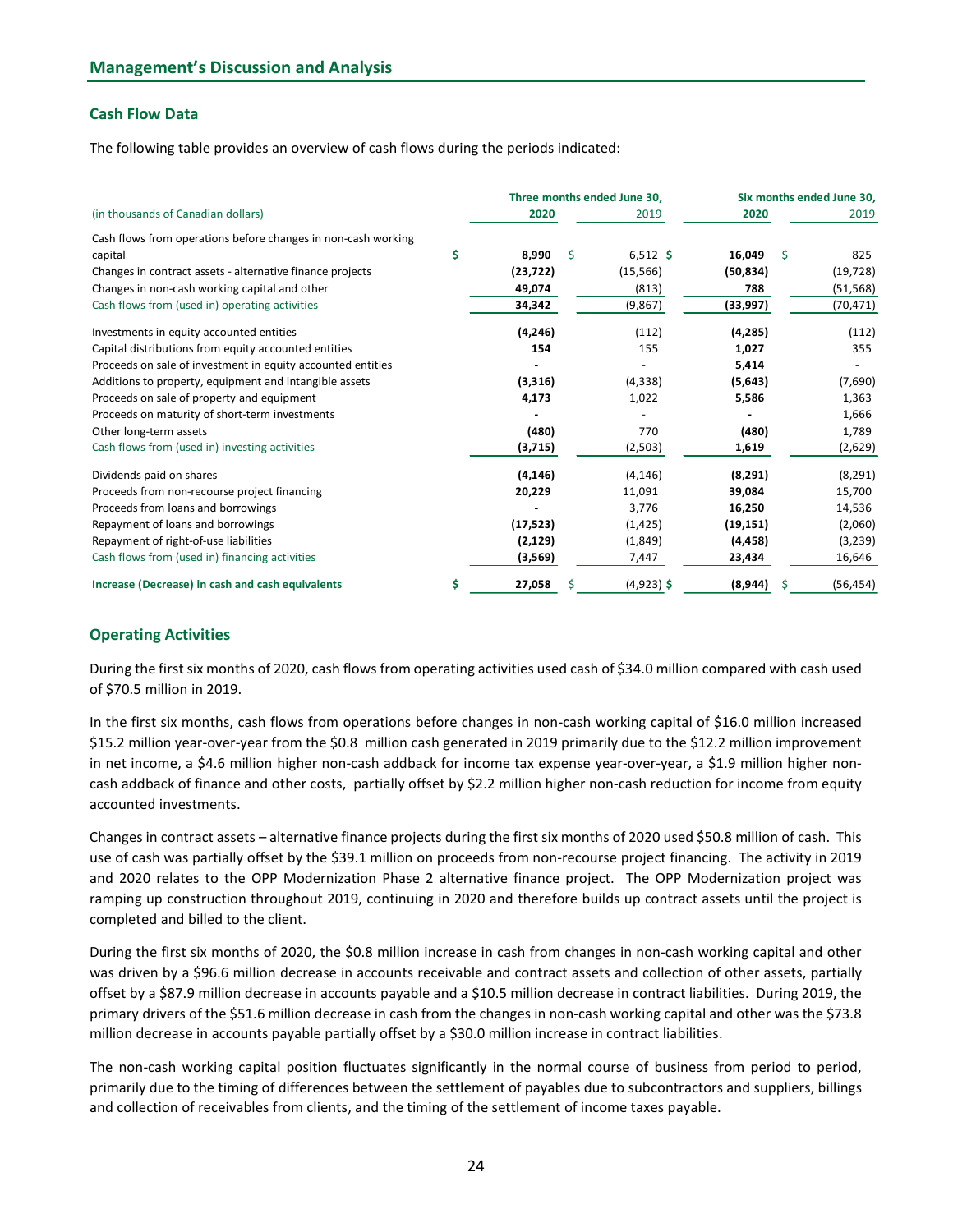#### Investing Activities

During the first six months of 2020, the Company generated \$1.6 million of cash from investing activities compared to the \$2.6 million use of cash in 2019. In 2020, the Company received proceeds of \$5.4 million from the sale of its investment in an equity accounted entity, as well as higher distributions from equity investments of \$0.7 million, which was partially offset by the additional investments in equity accounted entities of \$4.2 million. The Company also benefited from higher proceeds from the sale of equipment of \$4.2 million, and lower additions to property and equipment and intangible assets of \$2.0 million compared to the same period in 2019. This was offset by lower proceeds from the maturity of short-term investments of \$1.7 million in 2019.

#### Financing Activities

During the first six months of 2020, the Company generated \$23.4 million of cash from financing activities compared to \$16.6 million in 2019. The year-over-year changes are primarily driven by activities related to alternative finance projects that are described in operating activities above, and higher repayment of loans and borrowings. The incremental \$23.4 million of proceeds from alternative finance projects was partially offset by repayment of loans and borrowings and rightof-use liabilities that were \$18.3 million higher than the same period in 2019, combined with lower proceeds from loans and borrowings of \$1.8 million. ty, as well as higher distributions from equity investments of \$0.7 million, which was partially offset<br>ments in equity accounted entities of \$4.2 million. The Company also benefited from lingter<br>f equipment of \$4.2 millio My the state in equity accounted entities of \$4.2 million. The Company also benefited from higher fequipment of \$4.2 million, and lower additions to property and equipment and intangible assets<br>to the same period in 2019. methan of equipment of \$4.2 million, and lower additions to property and equipment and intangible assets<br>to the same period in 2019. This was offset by lower proceeds from the maturity of short-term<br>on in 2019.<br>
this of 20 equiplement of 34.2 manuary, and two-erations to property and equipment and mitagibue assess<br>
to the same period in 2019. This was offset by lower proceeds from the maturity of short-term<br>
on in 2019.<br>
this of 2020, the C 10 to the same period in 2019. Inis was oriset by lower proceeds from the maturity of short-term<br>
this of 2020, the Company generated \$23.4 million of cash from financing activities compared to<br>
exer-over-year changes are

# **DIVIDENDS**

The Company declared monthly eligible dividends on common shares payable on or about the 20th of the month following the month in which the dividend was declared. The following table outlines the dividend history:

| April 1, 2020   | to June 30, 2020      | S. | 0.0975 |
|-----------------|-----------------------|----|--------|
| January 1, 2020 | to March 31, 2020     | S. | 0.0975 |
| October 1, 2019 | to December 31, 2019  | S. | 0.0975 |
| July 1, 2019    | to September 30, 2019 | S. | 0.0975 |
| April 1, 2019   | to June 30, 2019      | S. | 0.0975 |

### OUTSTANDING COMMON SHARE DATA AND STOCK EXCHANGE LISTING

The Company is authorized to issue an unlimited number of common shares. The Company had a total of 42,516,853 common shares outstanding at June 30, 2020 and December 31, 2019.

At June 30, 2020, 100,000 stock options are outstanding with a weighted average exercise price of \$11.87 per common share. With the approval of the Equity Incentive Plan (EIP) in May 2017, the Board of Directors has resolved to suspend the stock option plan. All outstanding options will continue to vest in accordance with the term of the option and the vesting periods.

The common shares are listed on the Toronto Stock Exchange ("TSX") under the trading symbol BDT.

### CAPABILITY TO DELIVER RESULTS

Productive capacity relates to the financial and non-financial resources available to the Company to execute its strategy and achieve planned results. From a financial perspective, the Company believes it has sufficient working capital and access to operating lines of credit to execute its current operational and growth forecast. The belief is fully explained in sections of this MD&A dealing with financial condition and liquidity.

In addition to financial capacity, the success of the Company is dependent upon the management and leadership skills of senior management. On an annual basis, high-performing candidates are identified for training and progression into more senior positions within the Company. The Company's performance management system emphasizes the development of leadership skills. In addition, the Company sponsors internal and external training programs, including the Bird Leadership Academy, the Bird Site Management program and the Taking Flight management training program, to provide a forum for high-potential candidates to develop their leadership skills.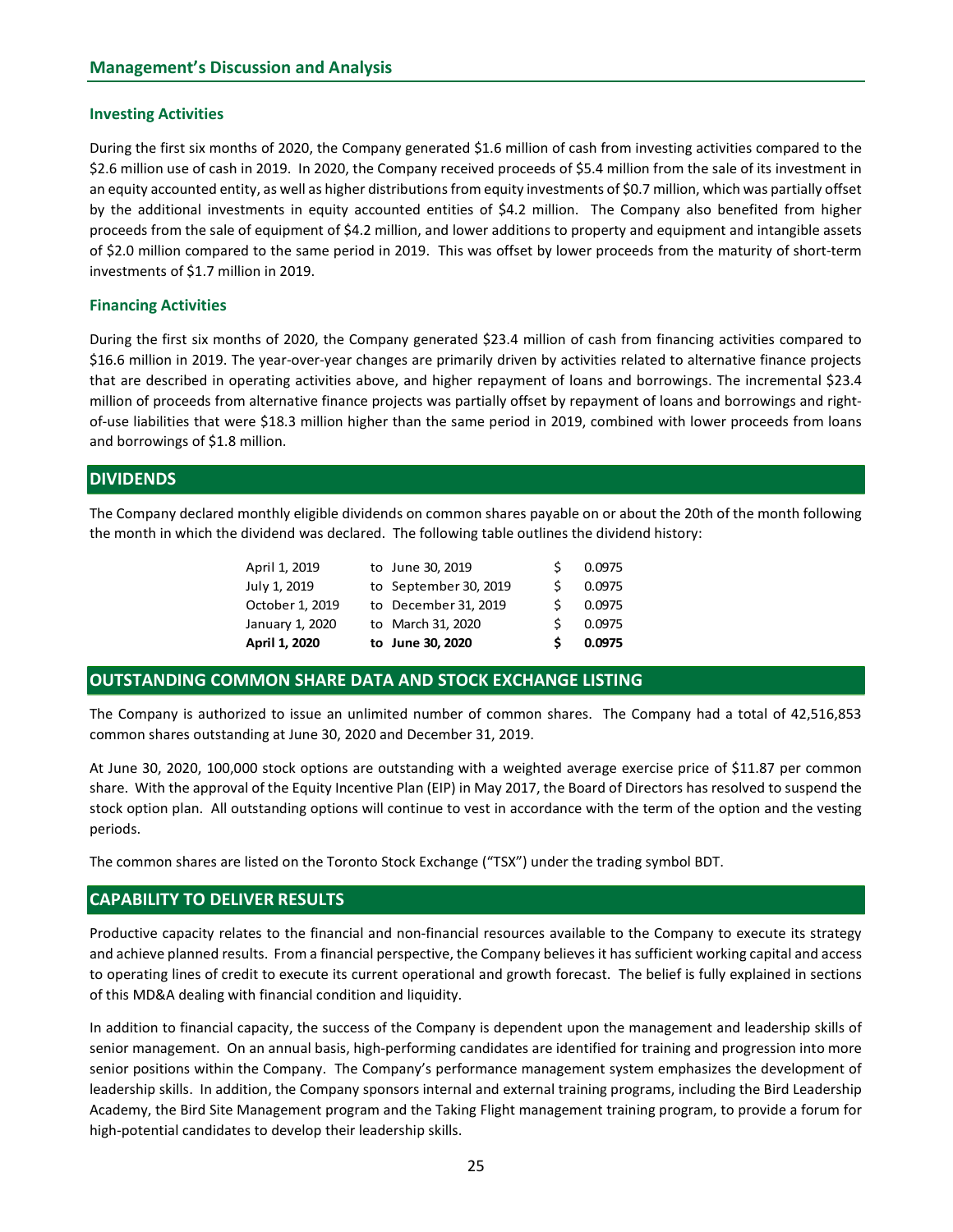# CONTRACTUAL OBLIGATIONS

| <b>Management's Discussion and Analysis</b><br><b>CONTRACTUAL OBLIGATIONS</b>                                                    |    |                |                  |                 |                          |                 |                  |
|----------------------------------------------------------------------------------------------------------------------------------|----|----------------|------------------|-----------------|--------------------------|-----------------|------------------|
|                                                                                                                                  |    |                |                  |                 |                          |                 |                  |
|                                                                                                                                  |    |                |                  |                 |                          |                 |                  |
|                                                                                                                                  |    |                |                  |                 |                          |                 |                  |
|                                                                                                                                  |    |                |                  |                 |                          |                 |                  |
|                                                                                                                                  |    |                |                  |                 |                          |                 |                  |
|                                                                                                                                  |    |                |                  |                 |                          |                 |                  |
| At June 30, 2020, the Company has future contractual obligations of \$527.7 million. Obligations for accounts payable, right-    |    |                |                  |                 |                          |                 |                  |
| of-use liabilities and loans and borrowings, including principal and estimated interest, over the next five years and thereafter |    |                |                  |                 |                          |                 |                  |
|                                                                                                                                  |    |                |                  |                 |                          |                 |                  |
| are:                                                                                                                             |    |                |                  |                 |                          |                 |                  |
|                                                                                                                                  |    |                |                  |                 |                          | <b>2024 and</b> |                  |
|                                                                                                                                  |    | 2020           | 2021             | 2022            | 2023                     | thereafter      | <b>Total</b>     |
| (in thousands of Canadian dollars)                                                                                               |    |                |                  |                 |                          |                 |                  |
|                                                                                                                                  | Ŝ. |                |                  |                 |                          |                 |                  |
| Accounts payable                                                                                                                 |    | 301,657        | 28,113<br>$\sim$ | 2,222<br>$\sim$ | $\overline{\phantom{a}}$ |                 | 331,992          |
| Non-recourse project financing                                                                                                   |    | 125,911        |                  |                 |                          |                 | 125,911          |
| <b>ROU liabilities</b><br>Loans and borrowings                                                                                   |    | 4,619<br>2,323 | 7,359<br>15,597  | 5,280<br>19,082 | 4,024<br>1,024           | 10,242<br>200   | 31,524<br>38,226 |

# OFF BALANCE SHEET ARRANGEMENTS

The Company has recognized assets and liabilities for all leases with a term of more than twelve months, excluding lowvalue assets, in accordance with its adoption of IFRS 16.

# CRITICAL ACCOUNTING ESTIMATES

The preparation of financial statements requires management to make judgements, estimates and assumptions that affect the application of accounting policies and the reported amounts of revenues, expenses, assets, liabilities and the disclosure of contingent assets and liabilities at the reporting date. Uncertainty about these assumptions and estimates could result in a material adjustment to the carrying amount of an asset or liability and/or the reported amount of revenue and expense in future periods. Estimates and underlying assumptions are reviewed on an ongoing basis. Revisions to accounting estimates are recognized in the period in which the estimates are revised, and any future periods affected.

On March 11, 2020 the World Health Organization ("WHO") declared a global pandemic ("COVID-19 pandemic") due to contagiousness of the novel coronavirus and the severe respiratory disease, COVID-19, that could be developed after contracting the virus. As a result of the COVID-19 pandemic, states of emergency were declared across the various provinces and jurisdictions that the Company operates. The Company has quickly responded to protect its people and has implemented numerous health and safety measures based on public health authority guidance. The Company's operations could be negatively impacted as a result of the global pandemic due to suspension of projects, availability of labour and disruptions to the supply chain. In addition, several projects that were expected to be awarded and secured have been delayed, suspended or cancelled, and this could continue as a result of the pandemic.

The COVID-19 pandemic has caused significant disruption to the global economy, and the duration and full financial impact of the COVID-19 pandemic is yet to be determined. The effectiveness of the Company's business continuity plan, various safety and austerity measures implemented are also yet to be determined. There is significant uncertainty relating to any assumptions and estimates relating to the impact of COVID-19 pandemic on the operating and financial results, which could materially and adversely affect the Company.

### Revenue and gross profit recognition

Construction revenue, construction costs, deferred revenue and contract assets are based on estimates and judgements used in determining contract revenue and contract costs to determine the stage of completion for a particular construction project, depending on the nature of the construction project, as more fully described in the revenue recognition policy included in the notes to the Company's annual financial statements. To determine the estimated costs to complete construction projects, assumptions and estimates are required to evaluate issues related to schedule, material and labour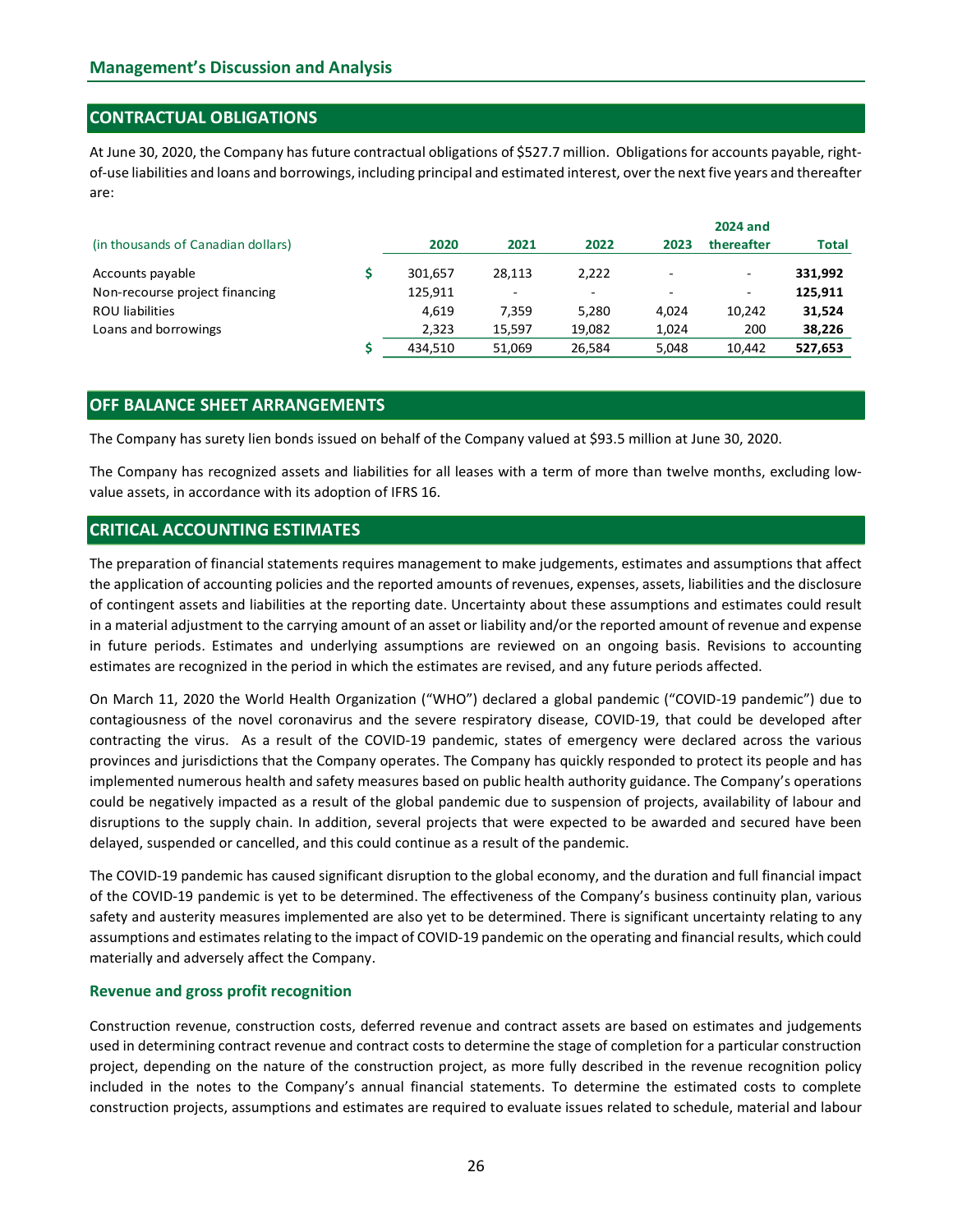costs, labour productivity, changes in contract scope and subcontractor costs. Due to the nature of construction, estimates can change significantly from one accounting period to the next.

The value of many construction contracts increases over the duration of the construction period. Change orders may be issued by our clients to modify the original contract scope of work or conditions. In addition, there may be disputes or claims regarding additional amounts owing as a result of changes in contract scope, delays, additional work or changed conditions. Construction work related to a change order or claim may proceed and costs may be incurred in advance of final determination of the value of the change order. As many change orders and claims may not be settled until the end of the construction project, significant increases or decreases in revenue and income may arise during any particular accounting period, applying the new revenue recognition policy under IFRS 15.

## **Provisions**

Provisions involve the use of estimates, as determined by management. Estimates and assumptions are required to determine when to record and measure a provision in the financial statements for legal and warranty claims. The outcomes can differ significantly from the estimates used in preparing the financial statements resulting in required adjustments to expenses and liabilities.

## Asset impairments

Impairment testing is performed annually or earlier, if a triggering event occurs, for indefinite-lived intangible assets and goodwill resulting from business combinations, by comparing the recoverable amount of the cash generating unit ("CGU"), or groups of CGUs to its carrying amount. The recoverable amount of the CGU is determined based on a value in use calculation. There is significant amount of uncertainty with respect to the estimates of recoverable amounts of the CGUs' assets given the necessity of making key economic projections which employ the following key assumptions: future cash flows, growth opportunities, including economic risk assumptions, estimates of achieving key operating metrics and the discount rate.

# CONTROLS AND PROCEDURES

### Disclosure Controls and Procedures

Based on their evaluations as of June 30, 2020, the President and Chief Executive Officer ("CEO") and the Chief Financial Officer ("CFO") have concluded that the Company's disclosure controls and procedures are effective in providing reasonable assurance that information relating to the Company which is required to be disclosed in reports filed under provincial and territorial securities legislation is accumulated, summarized and communicated to the Company's senior management, including the CEO and the CFO of the Company, as appropriate, to allow timely decisions regarding required disclosure.

### Internal Control over Financial Reporting

The Company's management is responsible for designing and maintaining adequate internal control over financial reporting for the Company. All internal control systems, no matter how well designed, have inherent limitations; therefore, even those systems determined to be effective can provide only reasonable assurance with respect to financial statement preparation and presentation.

As of June 30, 2020, under the supervision of and with the participation of management, including the CEO and CFO, internal controls over financial reporting have been designed to provide reasonable assurance regarding the reliability of financial reporting and the preparation of the consolidated financial statements for external purposes in accordance with IFRS.

There have been no material changes in the Company's internal control over financial reporting during the six-month period ended June 30, 2020 that materially affected, or are reasonably likely to materially affect, the Company's internal control over financial reporting.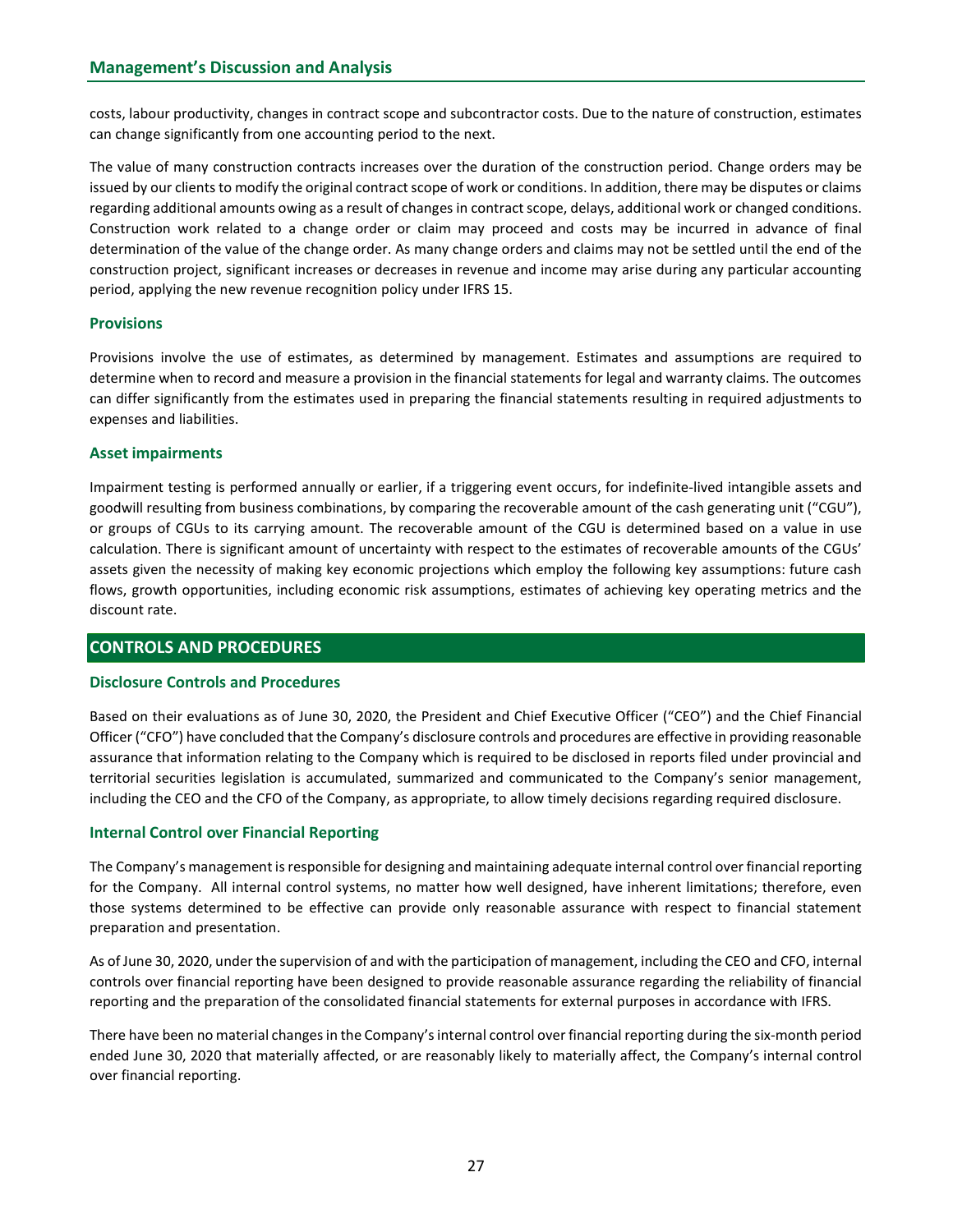## RISKS RELATING TO THE BUSINESS

The following discussion addresses the more significant risk factors relating to the business. For a detailed discussion of all risk factors relating to the business, refer to the Company's most recently filed Annual Information Form dated March 10, 2020, which is available through the System for Electronic Document Analysis and Retrieval (SEDAR) at www.sedar.com.

#### Ability to Hire and Retain Qualified and Capable Personnel

The success of Bird is highly influenced by the efforts of key management, technical, project and business development personnel. The loss of the services of any of Bird's key management personnel could negatively impact Bird. The future success of Bird also depends heavily on its ability to attract, retain and develop high-performing personnel in all areas of its operations.

Most firms throughout the construction industry face this challenge and, accordingly, competition for professional staff is intense. If Bird ceases to be seen by current and prospective employees as an attractive place to work, it could experience difficulty in hiring and retaining an adequate level of qualified staff. This could have an adverse effect on current operations of Bird and would limit its prospects and impair its future success.

#### Economy and Cyclicality

Activity within the construction industry is generally tied to the state of the economy. Thus, in periods of strong economic growth, capital spending will generally increase and there will be more and better quality opportunities available within the construction industry. Investment decisions by our clients are based on long-term views of the economic viability of their current and future projects, sometimes based upon the clients' view of the long-term prices of commodities which are influenced by many factors. If our clients' outlook for their current and future projects is not favourable, this may lead them to delay, reduce or cancel capital project spending and may make them more sensitive to construction costs. A prolonged downturn in the economy could impact Bird's ability to generate new business or maintain a backlog of contracts with acceptable margins to sustain Bird through such downturns.

As noted above, Bird attempts to insulate itself in various ways from the effects of negative economic conditions through diversification of the sources of the Company's earnings; however, there is no assurance that these methods will be effective in insulating Bird from a downturn in the economy. Furthermore, as a result of increased demand in certain regions or industry sectors, the Company has, in the past, earned above-average margins on particular projects. There is also no assurance that above-average margins that may have been generated on historical contracts can be generated in the future.

The Company has a 50% interest in Stack, which is based in China. There is uncertainty around how the recent geopolitical tensions between China and Canada may affect the Company's investment.

In addition, there is uncertainty around how the public health crisis created by COVID-19 pandemic may affect the Company, including our contractual commitments, supply chain and labour force. Generally, to the extent that a severe public health emergency negatively affects the economy due to availability of labour or impacts to the supply chain, Bird's business may also be affected.

#### PPP Project Risk

Bird is active in the PPP market. Bird's role in these projects is typically to provide design-build services to a concession that is formed to provide design, construction, financing, and management and/or operations to a public authority. Typical in the design-build contract format are performance guarantees and design-build risks. Moreover, the performance guarantees on PPP projects often include responsibility for the energy performance of the facility and achievement of environmental standards. If Bird fails to meet the required standards, it may be liable for substantial penalties and damages.

The PPP design-build contracts entered into by Bird also typically require Bird to pay significant liquidated damages and/or other penalties and damages if the projects are not completed on schedule.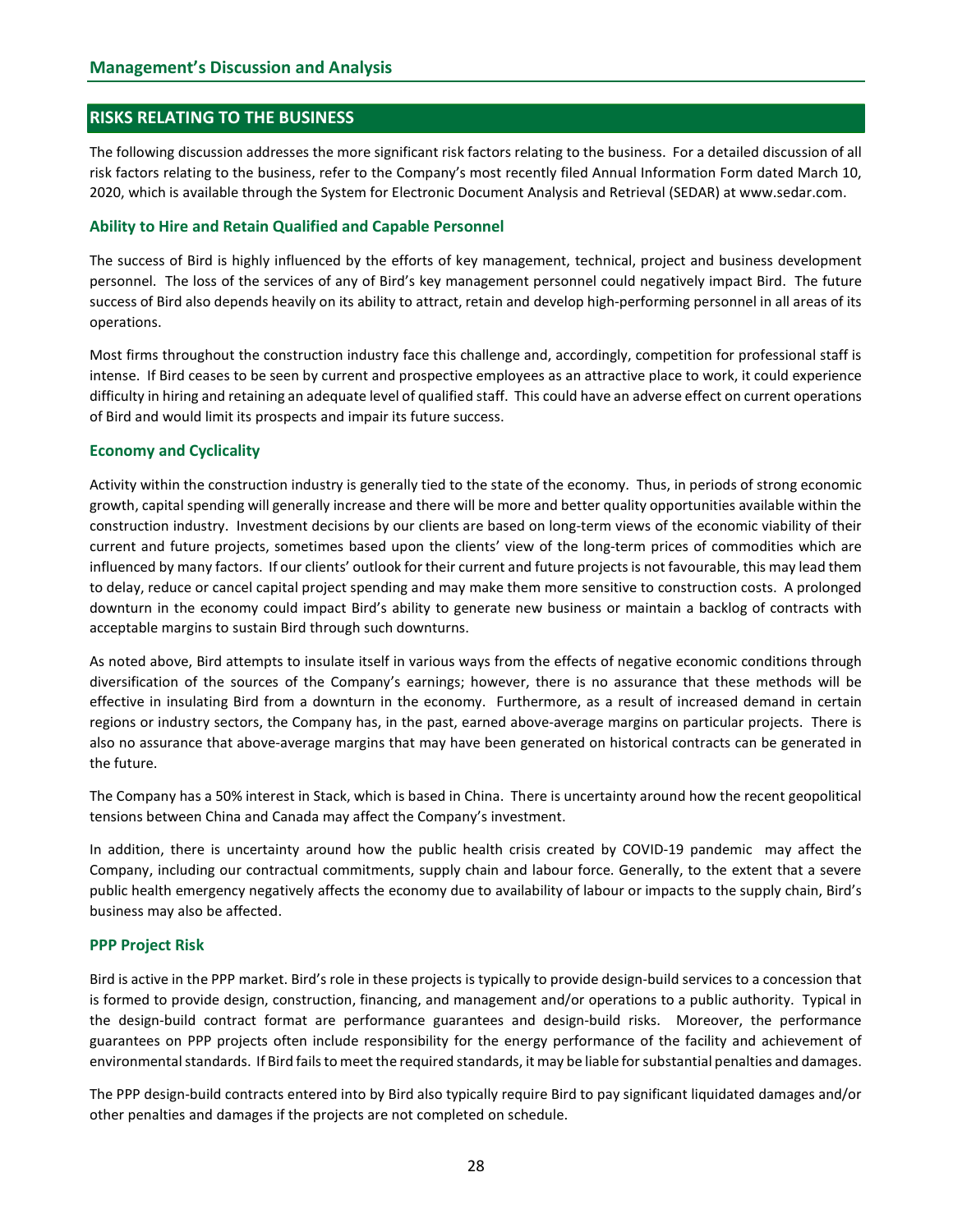The PPP procurement model also typically results in the transfer of certain risks to the contractor beyond what would be the case for a similar facility under a conventionally non-PPP procurement model. These include responsibility and potential liability for matters such as changes in law and certain force majeure and delay events. In addition, if Bird's contract was terminated for cause, the Company would be exposed to substantial liability for breakage costs to the concession and its lenders.

The security required to support the obligations that the Company undertakes on these projects typically includes substantial letters of credit which may be drawn upon in the event the Company fails to meet its obligations.

# Design Risks

While many contracts entered into by Bird are for construction or construction services only, certain contracts are undertaken on a design-build basis, under which Bird is responsible for both design and construction of the project, which adds design risk assumed by Bird. While Bird subcontracts all of the design scope in such design-build contracts to reputable designers, there is generally not a full transfer of design-related risks. These risks include design development and potential resulting scope creep, delays in the design process that may adversely affect the overall project schedule, and design errors and omissions.

To manage these risks, Bird manages and oversees the design process, coordinates the design deliverables with the construction process and, for significant design-build projects, purchases errors and omissions insurance.

### Ability to Secure Work

Bird generally secures new contracts either through a competitive bid process or through negotiation. Awards in both the public and private sectors are generally based upon price, but are also influenced and sometimes formally based on other factors, such as the level of services offered, safety record, construction schedule, design (if applicable), project personnel, the consortium, joint venture and subcontractor team, prior experience with the prospective client and/or the type of project, and financial strength including the ability to provide bonds and other contract security.

In order to be afforded an opportunity to bid for large projects and in the PPP market, a strong balance sheet measured in terms of an adequate level of working capital and equity is typically required. Bird operates in markets that are highly competitive and there is constant pressure to find and maintain a competitive advantage. In the current economic climate, competition is intense. This presents significant challenges for the Company. If those competitive challenges are not met, Bird's client base could be eroded or it could experience an overall reduction in profits.

A decline in demand for Bird's services from the private sector could have an adverse impact on the Company if that business could not be replaced within the public sector. A portion of Bird's construction activity relates to governmentfunded institutional projects. Any reduction in demand for Bird's services by the public sector, whether as a result of funding constraints, changing political priorities or delays in projects caused by elections or other factors, could have an adverse impact on the Company if that business could not be replaced within the private sector.

Government-funded projects also typically have long and sometimes unpredictable lead times associated with government review and approval. The time delays associated with this process can constitute a risk to general contractors pursuing these projects. Certain government-funded projects, particularly PPP and alternative finance projects, may also require significant bid costs which can only be recovered if Bird is the successful bidder. A number of governments in Canada have procured a significant value of projects under a PPP and/or alternative finance contract format, which is an attractive market for the Company. A reduction in the popularity of this procurement method or difficulties in obtaining financing for these projects would have negative consequences for Bird.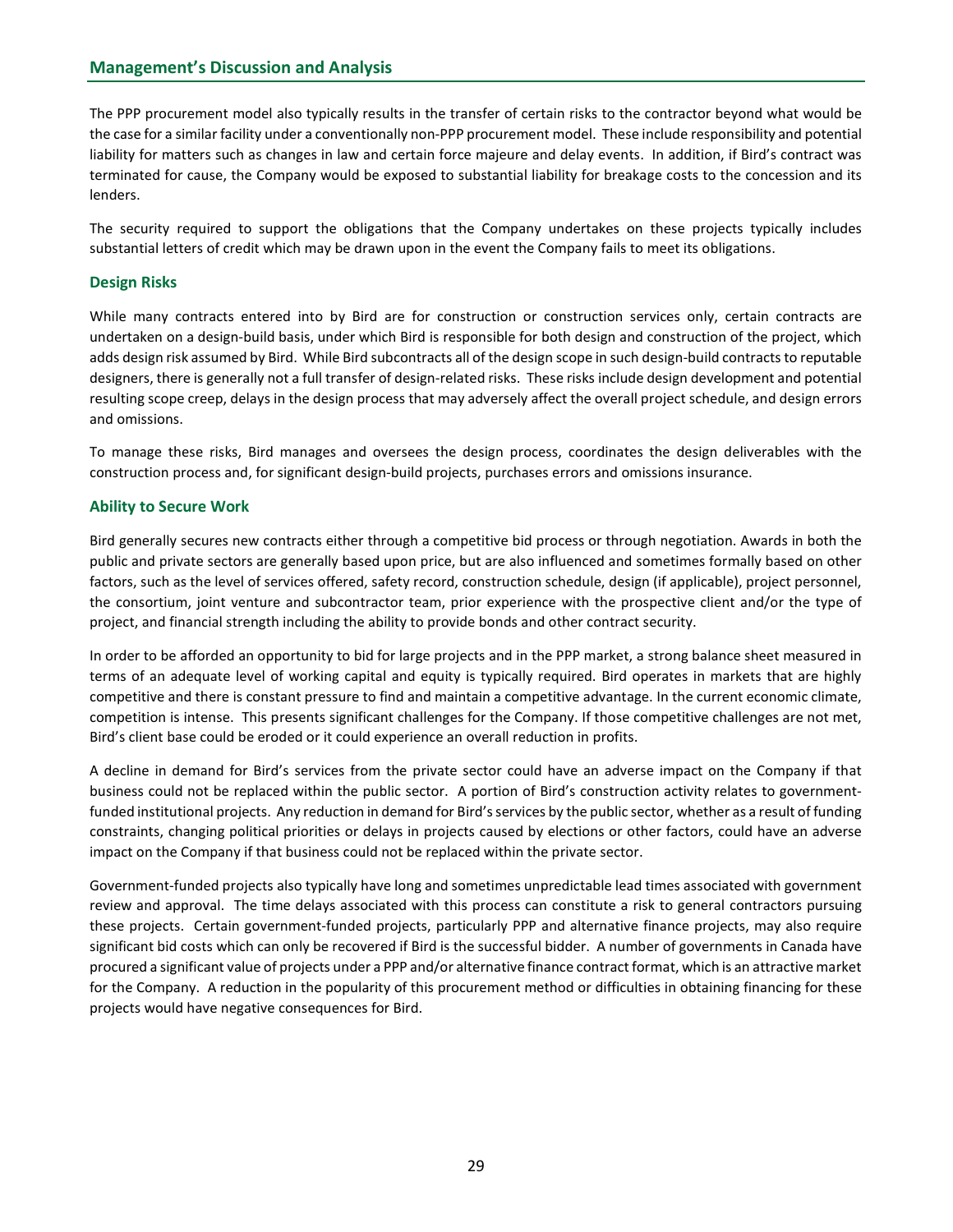## Performance of Subcontractors

Successful completion of a contract by Bird depends, in large part, on the satisfactory performance of its subcontractors who are engaged to complete the various components of the work. Subcontractor defaults tend to increase during depressed market conditions. If subcontractors fail to satisfactorily perform their portion of the work, Bird may be required to engage alternate subcontractors to complete the work and may incur additional costs. This can result in reduced profits or, in some cases, significant losses on the contract and possible damage to Bird's reputation.

In addition, the ability of Bird to bid for and successfully complete projects is, in part, dependent on the availability of qualified subcontractors and trades people. Depending on the value of a subcontractor's work, Bird may require some form of performance security and achieves this through the use of surety bonds, subcontractor default insurance or other forms of security from the subcontractor to mitigate Bird's exposure to the risks associated with the subcontractor's performance and completion. A significant shortage of qualified subcontractors and trades people or the bankruptcy of a subcontractor could have a material impact on Bird's financial condition and results of operations.

## Competitive Factors

Bird competes with many international, national, regional and local construction firms. Competitors often enjoy advantages in a particular market that Bird does not have, or they may have more experience or a better relationship with a particular client. On any given contract bid or negotiation, Bird will attempt to assess the level of competitive pressure it may face and it will attempt to neutralize or overcome any perceived advantage that its competitors have. Depending on this assessment, Bird will decide whether or not to pursue a contract. In addition, this assessment bears directly on decisions that Bird will make, including what level of profit can be incorporated into its contract price and what personnel should be assigned to the contract. The accuracy of this assessment and the ability of Bird to respond to competitive factors affect Bird's success in securing new contracts and its profitability on contracts that it does secure.

## Estimating Costs and Schedules/Assessing Contract Risks

The price for most contracts performed by Bird is based, in part, on cost and schedule estimates that are subject to a number of assumptions. Erroneous assumptions can result in an incorrect assessment of risks associated with a contract or estimates of project costs and schedules that are in error, potentially resulting in lower than anticipated profit or significant loss. All significant cost and schedule estimates are reviewed by senior management prior to tender submission in an attempt to mitigate these risks.

### Maintaining Safe Work Sites

Despite the Company's efforts to minimize the risk of safety incidents, they can occur from time to time and, if and when they do, the impact on Bird can be significant. Bird's success as a general contractor is highly dependent on its ability to keep its construction work sites and offices safe and any failure to do so can have serious impact on the personal safety of its employees and others. In addition, it can expose Bird to contract termination, fines, regulatory sanctions or even criminal prosecution.

Bird's safety record and worksite safety practices also have a direct bearing on its ability to secure work, particularly in the industrial sector. Certain clients will not engage particular contractors to perform work if their safety practices do not conform to predetermined standards or if the general contractor has an unacceptably high incidence of safety infractions or incidents.

Bird adheres to very rigorous safety policies and procedures which are continually reinforced on its work sites and offices. Management is not aware of any pending health and safety legislation or prior incidents which would be likely to have a material impact on any of Bird's operations, capital expenditure requirements, or competitive position. Nevertheless, there can be no guarantee with respect to the impact of future legislation or incidents.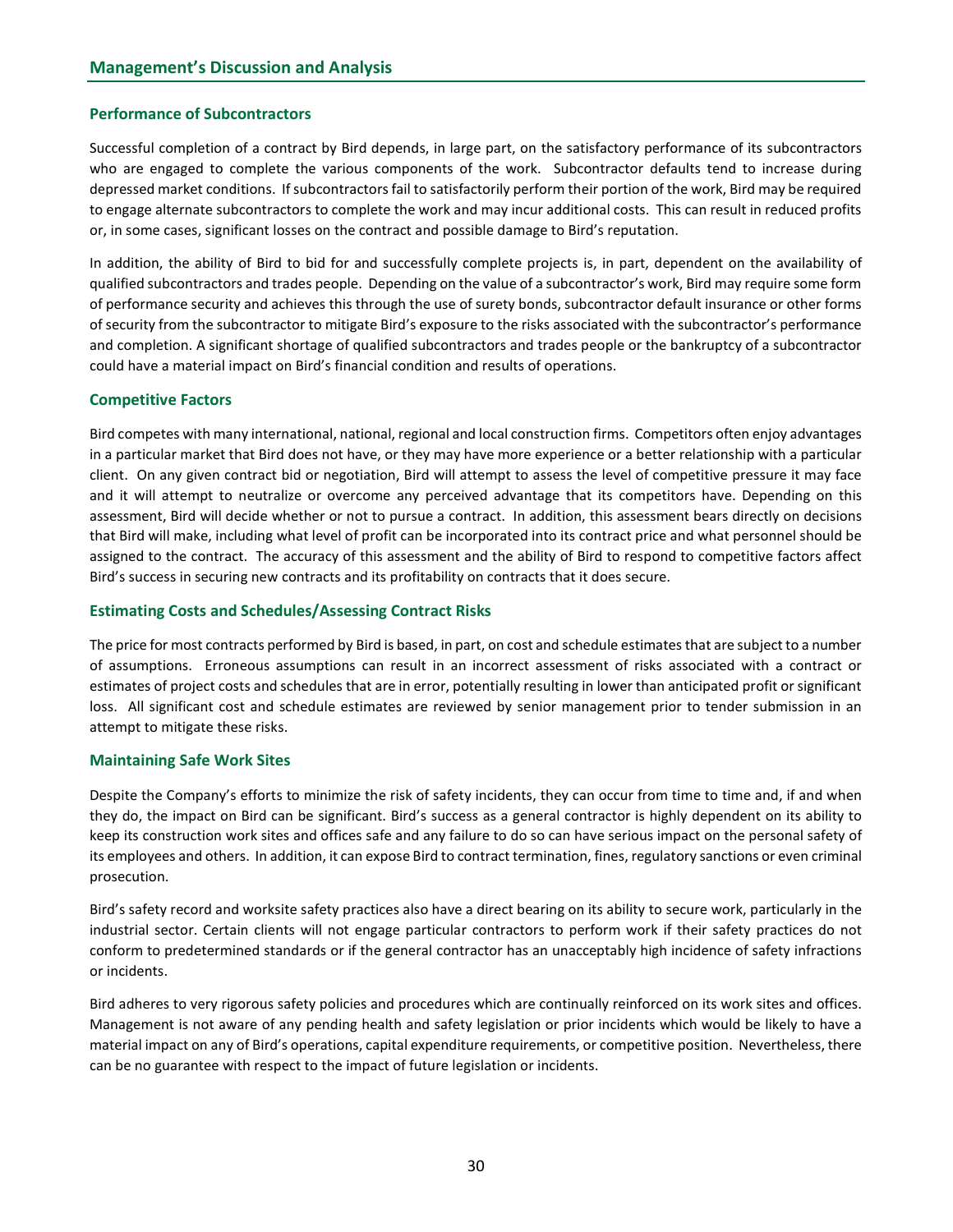#### Accuracy of Cost to Complete Estimates

As Bird performs each construction contract, costs are continuously monitored against the original cost estimates. On at least a quarterly basis, a detailed estimate of the costs to complete a contract is compiled by Bird. These estimates are an integral part of Bird's process for determining construction revenues and profits and depend on cost data collected over the duration of the project as well as the judgments of Bird's field and office personnel. To the extent that the costs to complete estimates are based on inaccurate or incomplete information, or on faulty judgments, the accuracy of reported construction revenues and profits can be compromised. Bird has adopted many internal control policies and procedures aimed at mitigating exposure to this risk.

#### Work Stoppages, Strikes and Lockouts

Bird is signatory to a number of collective bargaining agreements. Future negotiation of these collective bargaining agreements could increase Bird's operating expenses and reduce profits as a result of increased wages and benefits. Failure to come to an agreement in these collective bargaining negotiations or those of its subcontractors and suppliers or government agencies could result in strikes, work stoppages, lockouts or other work action, and increased costs resulting from delays on construction projects. A strike or other work stoppage is disruptive to Bird's operations and could adversely affect portions of its business, financial position, results of operations and cash flows.

#### Adjustments and Cancellations of Backlog

The performance of the Company in a period depends significantly on the contribution from projects in its backlog. There can be no assurance that the revenues or profits included in backlog at any point in time will be realized. Contract suspensions, reductions and cancellations, which are beyond the control of Bird, do occur from time-to-time in the construction industry. Customers may have the right to suspend, cancel or reduce the scope of their contracts with Bird and, though Bird generally has a contractual right to be reimbursed for certain costs, it typically has no contractual rights to the total revenue or profit that was expected to be derived from such projects. These reductions could have a material adverse impact on future revenues and profitability.

### Information Systems and Cyber-security Risk

The Company relies on information technology to manage, process, store and transmit electronic information. Complete, accurate, available and secure information is vital to the Company's operations and any compromise in such information could result in improper decision making, inaccurate or delayed operational and/or financial reporting, delayed resolution to problems, breach of privacy and/or unintended disclosure of confidential information. Failure in the completeness, accuracy, availability or security of the Company's information systems, the risk of system interruption or failure during system upgrades or implementation, or a breach of data security could adversely affect the Company's operations and financial results.

In addition, cyber-security incidents relating to the Company's information technology systems may disrupt operations and impact operating results. The COVID-19 pandemic in 2020 has caused an elevated risk and threat actors may attempt to exploit businesses while there is general instability during the COVID-19 pandemic.

Cyber-security incidents may occur from a range of techniques, from phishing or hacking attacks to sophisticated malware, hardware or network attacks. While the Company has implemented systems, policies, procedures, practices, hardware and backups designed to prevent and limit the effect of cyber-security attacks, there can be no assurance that these measures will be sufficient to prevent, detect or address the attacks in a timely matter or at all. A successful cyber-attack may allow unauthorized interception, destruction, use or dissemination of the Company's confidential information, which could have a material adverse effect on the business. In the fall of 2019, Bird Construction responded to a cyber incident that resulted in the encryption of Company files. Bird continued to function with no business impact, as management worked with leading cyber security experts to restore access to the affected files. At the time, the Company disclosed the incident on our website and notified appropriate authorities.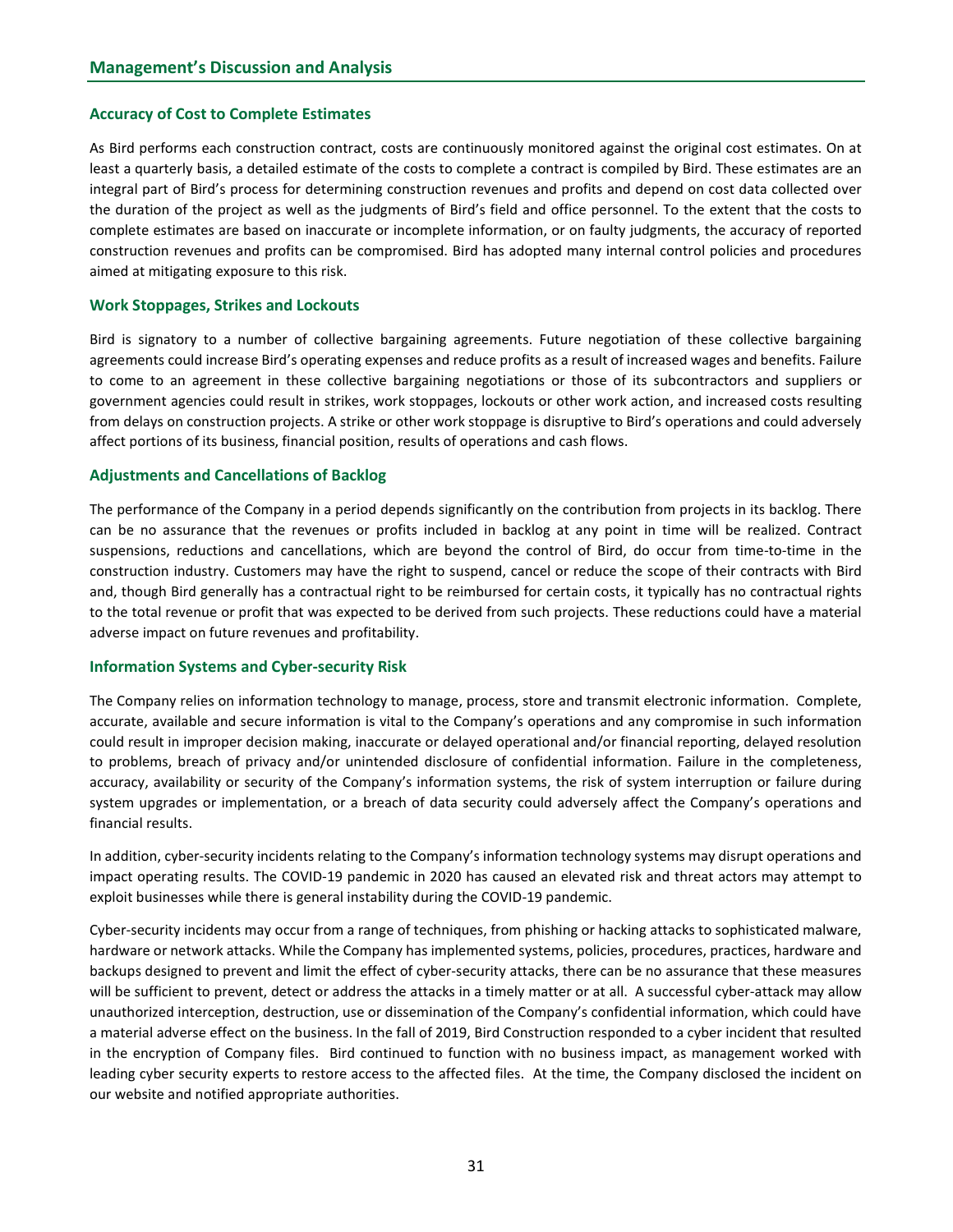### FORWARD-LOOKING INFORMATION

This MD&A contains forward-looking statements and information ("forward-looking statements") within the meaning of applicable Canadian securities laws. The forward-looking statements contained in this MD&A are based on the expectations, estimates and projections of management of Bird as of the date of this MD&A unless otherwise stated. The use of any of the words "believe", "expect", "anticipate", "contemplate", "target", "plan", "intends", "continue", "may", "will", "should" and similar expressions are intended to identify forward-looking statements. More particularly and without limitation, this MD&A contains forward-looking statements concerning: the timing and anticipated receipt of required lender, debenture holder, shareholder, court, regulatory, stock exchange and other third party approvals for the transaction; and the ability of Stuart Olson and Bird to satisfy the other conditions to, and to complete, the transaction.

In respect of the forward-looking statements concerning the completion of the transaction, the timing and anticipated receipt of required third party approvals and the anticipated timing for completion of the transaction, Bird and Stuart Olson have provided such in reliance on certain assumptions that they believe are reasonable at this time, including assumptions as to the time required to prepare and mail shareholder meeting materials, including the Circular; the ability of the parties to receive, in a timely manner, the necessary lender, debenture holder, shareholder, court, regulatory, stock exchange and other third party approvals, including but not limited to the receipt of applicable competition approvals; and the ability of the parties to satisfy, in a timely manner, the other conditions to the closing of the Arrangement Agreement.

Since forward-looking statements address future events and conditions, by their very nature they involve inherent risks and uncertainties. Actual results could differ materially from those currently anticipated due to a number of factors and risks. These include, but are not limited to the risks associated with the industries in which Bird operates in general such as: operational risks, industry and inherent project delivery risks; delays or changes in plans with respect to growth projects or capital expenditures; costs and expenses; health, safety and environmental risks; commodity price, interest rate and exchange rate fluctuations; compliance with environmental laws risks; competition, ethics and reputational risks; ability to access sufficient capital from internal and external sources; global pandemics; repayment of credit facility; collection of recognized revenue; performance bonds and contract security; potential for non-payment and credit risk and ongoing financing availability; regional concentration; regulations; dependence on the public sector; client concentration; labour matters; loss of key management; ability to hire and retain qualified and capable personnel; subcontractor performance; unanticipated shutdowns, work stoppages, strikes and lockouts; maintaining safe worksites; cyber security risks; litigation risk; corporate guarantees and letters of credit; volatility of market trading; failure of clients to obtain required permits and licenses; payment of dividends; economy and cyclicality; Public Private Partnerships project risk; design risks; completion and performance guarantees/design-build risks; ability to secure work; estimating costs and schedules/assessing contract risks; quality assurance and quality control; accuracy of cost to complete estimates; insurance risk; adjustments and cancellations of backlog; joint venture risk; internal and disclosure controls; Public Private Partnerships equity investments; and changes in legislation, including but not limited to tax laws and environmental regulations. Risks and uncertainties inherent in the nature of the transaction include the failure of Stuart Olson or Bird to obtain, as applicable, necessary lender, debenture holder, shareholder, court, regulatory, stock exchange and other third party approvals, or to otherwise satisfy the conditions to the transaction, in a timely manner, or at all. Failure to so obtain such approvals, or the failure of Stuart Olson or Bird to otherwise satisfy the conditions to the transaction, may result in the transaction not being completed on the proposed terms, or at all. In addition, the failure of Stuart Olson or Bird to comply with the terms of the Arrangement Agreement may result in Stuart Olson or Bird being required to pay a non-completion or other fee to the other party.

The forward-looking statements in this MD&A should not be interpreted as providing a full assessment or reflection of the unprecedented impacts of the recent COVID-19 pandemic ("COVID-19") and the resulting indirect global and regional economic impacts.

Readers are cautioned that the foregoing list of factors is not exhaustive. Additional information on other factors that could affect the operations or financial results of the parties, and the combined company, including any risk factors related to COVID-19, are included in reports on file with applicable securities regulatory authorities, including but not limited to; Bird's Annual Information Form for the year ended December 31, 2019, which may be accessed on Bird's SEDAR profile at www.sedar.com.